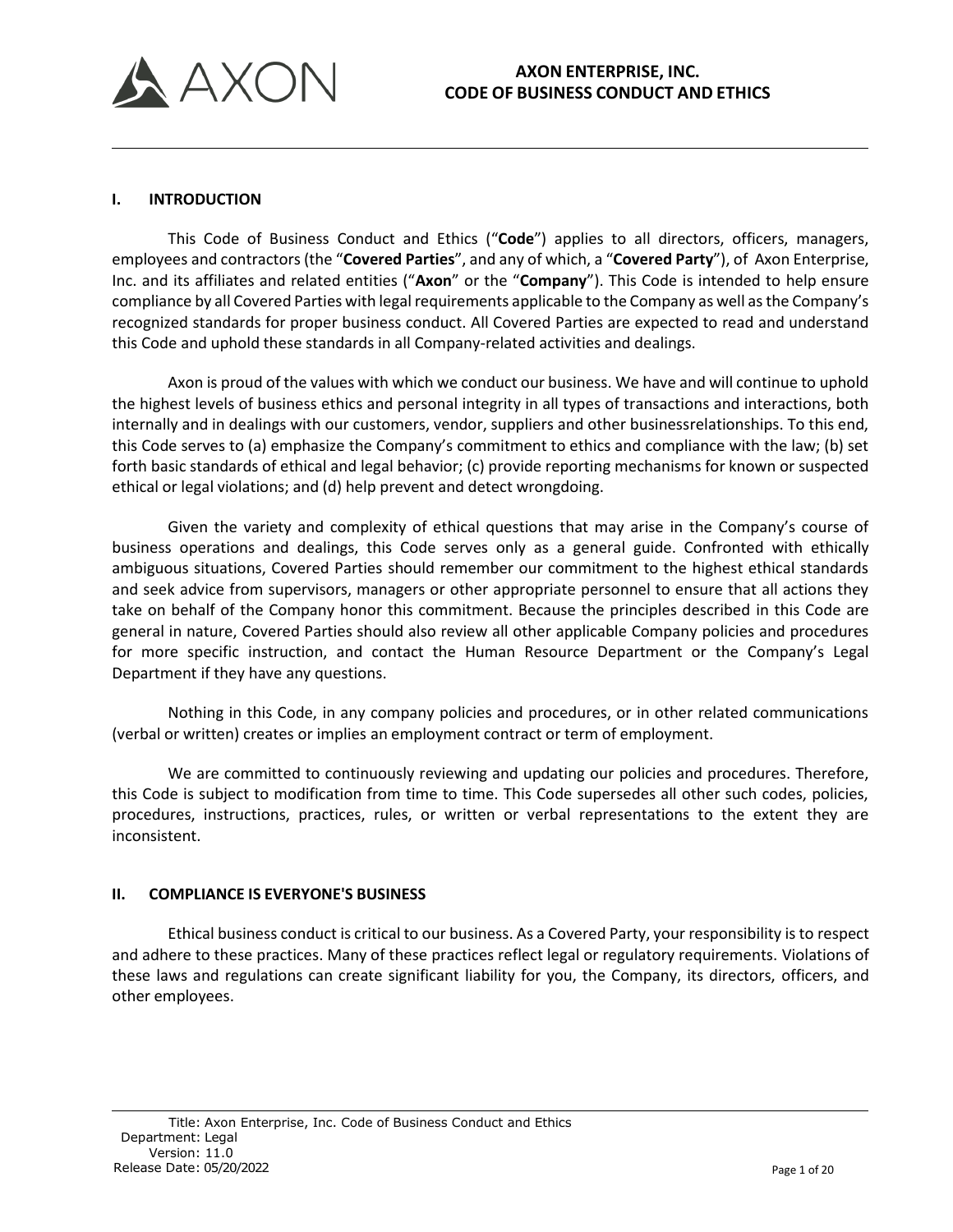

Whether you are a director, officer or employee of the Company, part of your job and ethical responsibility is to help enforce this Code. You should be alert to possible violations and report possible violations to the Company's Legal Department or People Operations Department. You must cooperate in any internal or external investigations of possible violations. Reprisal, threats, retribution, or retaliation against any person who has in good faith reported a violation or a suspected violation of law, this Code of Business Conduct or other Company policies, or against any person who is assisting in any investigation or process with respect to such a violation, is strictly prohibited.

Violations of law, this Code, or other Company policies or procedures should be reported to the Company's Legal Department. Additionally, reports can also be made anonymously by submitting electronically to EthicsPoint.com or by calling the EthicsPoint hotline at 844-428-6530.

Violations of law, this Code or other Company policies or procedures by Covered Parties or 3<sup>rd</sup> parties with whom Axon does business can lead to disciplinary action up to and including termination of employment, reporting to applicable law enforcement or regulatory entities or termination of a business relationship.

In all cases, if you are unsure about the appropriateness of an event or action, please seek assistance in interpreting the requirements of these practices by contacting the Legal Department or People Operations Department.

## **III. YOUR RESPONSIBILITIES TO THE COMPANY AND ITS STOCKHOLDERS**

#### **A. General Standards of Conduct**

The Company expects all Covered Parties to exercise good judgment to ensure the safety and welfare of Covered Parties and to maintain a cooperative, efficient, positive, harmonious and productive work environment and business organization. These standards apply while working on our premises, at offsite locations where our business is being conducted, at Company-sponsored business and social events, or at any other place where you are a representative of the Company. Covered Parties who engage in misconduct or whose performance is unsatisfactory may be subject to corrective action, up to and including termination of employment or other business relationship with the Company.

#### **B. Applicable Laws**

All Covered Parties must comply with all applicable laws, regulations, rules and regulatory orders. Company employees working outside of the United States must comply with laws, regulations, rules, and regulatory orders of the United States, including the Foreign Corrupt Practices Act and the U.S. Export Control Act, in addition to applicable local laws. Covered Parties must acquire appropriate knowledge of the requirements relating to his or her duties sufficient to enable him or her to recognize potential dangers and to know when to seek advice from the General Counsel on specific Company policies and procedures. Violations of laws, regulations, rules, and orders may subject the Covered Party to individual criminal or civil liability, as well as to discipline by the Company. Such individual violations may also subject the Company to civil or criminal liability or the loss of business.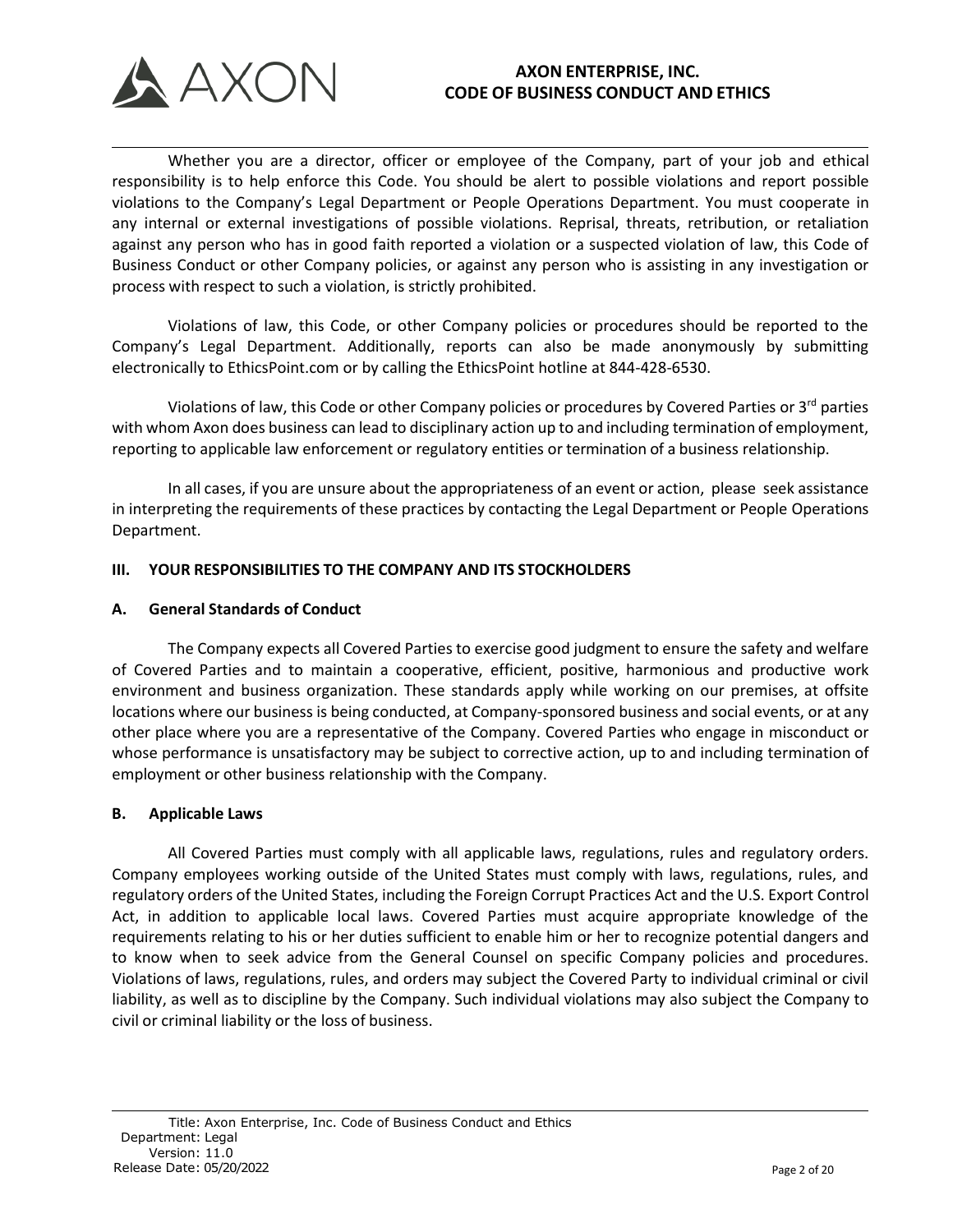

### **C. Public Disclosure**

In reports and documents filed with or submitted to any governmental agency (or personnel thereof), and in other public communications made by or on behalf of the Company, Covered Parties involved in the preparation and dissemination of such reports and documents (including those who are involved in the preparation of financial or other reports and the information included in such reports and documents) must make disclosures that are full, fair, accurate, timely and understandable. Where applicable, such Covered Parties should provide thorough and accurate financial and accounting data for inclusion in such disclosures. Covered Parties must not knowingly conceal or falsify information, misrepresent material facts or omit material facts necessary to avoid misleading the Company's independent accountants, legal advisors, investors, business partners or regulators.

### **D. Conflicts of Interest**

Covered Parties have a responsibility to the Company, our stockholders, and each other to avoid conflicts of interest. Although this duty does not prevent Covered Parties from engaging in personal transactions and investments, it does demand that they avoid situations where a conflict of interest might occur or appear to occur. The Company is subject to scrutiny from many different individuals and organizations. Covered Parties should always strive to avoid even the appearance of impropriety.

A conflict of interest exists when a Covered Party's private interests interfere in any way with the interests of the Company. A conflict can arise when a Covered Party takes actions or has interests that may make it difficult to perform his or her work for the Company objectively and effectively. Conflicts of interest may also arise when a Covered Party, or a member of his or her family, a close friend or a romantic interest, receives improper personal benefits as a result of his or her position at the Company. Conflicts of interest may not always be clear-cut, so if a Covered Party is unsure of whether an act or decision may may conflict with the best interests of the Company, he or she should consult with the People Operations Department. If circumstances warrant, People Operations may consult with the Company's Legal Department, Senior Executives or the Board. While not intended to be a complete list, common examples of conflicts of interest include the following:

**(i) Employment/Outside Employment.** Officers and employees are expected to devote their full working time and attention to the business interests of the Company. Those Covered Parties are prohibited from engaging in any activity that interferes with their performance or responsibilities to the Company or is otherwise in conflict with or prejudicial to the Company. Our policies prohibit any officer or employee, while employed with the Company, from accepting simultaneous employment with a Company supplier, customer, developer, or competitor, or from taking part in any activity that enhances or supports a competitor's position. Additionally, such Covered Parties must disclose to the Company any interest that they have that may conflict with the business of the Company. If Covered Parties have any questions on this requirement, they should contact People Operations.

**(ii) Outside Directorships.** It is a conflict of interest for a Covered Party to serve as an officer or employee of any company that competes with the Company. Although Covered Parties may serve as a director of a Company supplier, customer, developer, or other business partner, such Covered Party must first obtain approval from the Company's Chief Executive Officer or President before accepting a directorship in any of these companies. Any compensation such Covered Party receives should be commensurate to their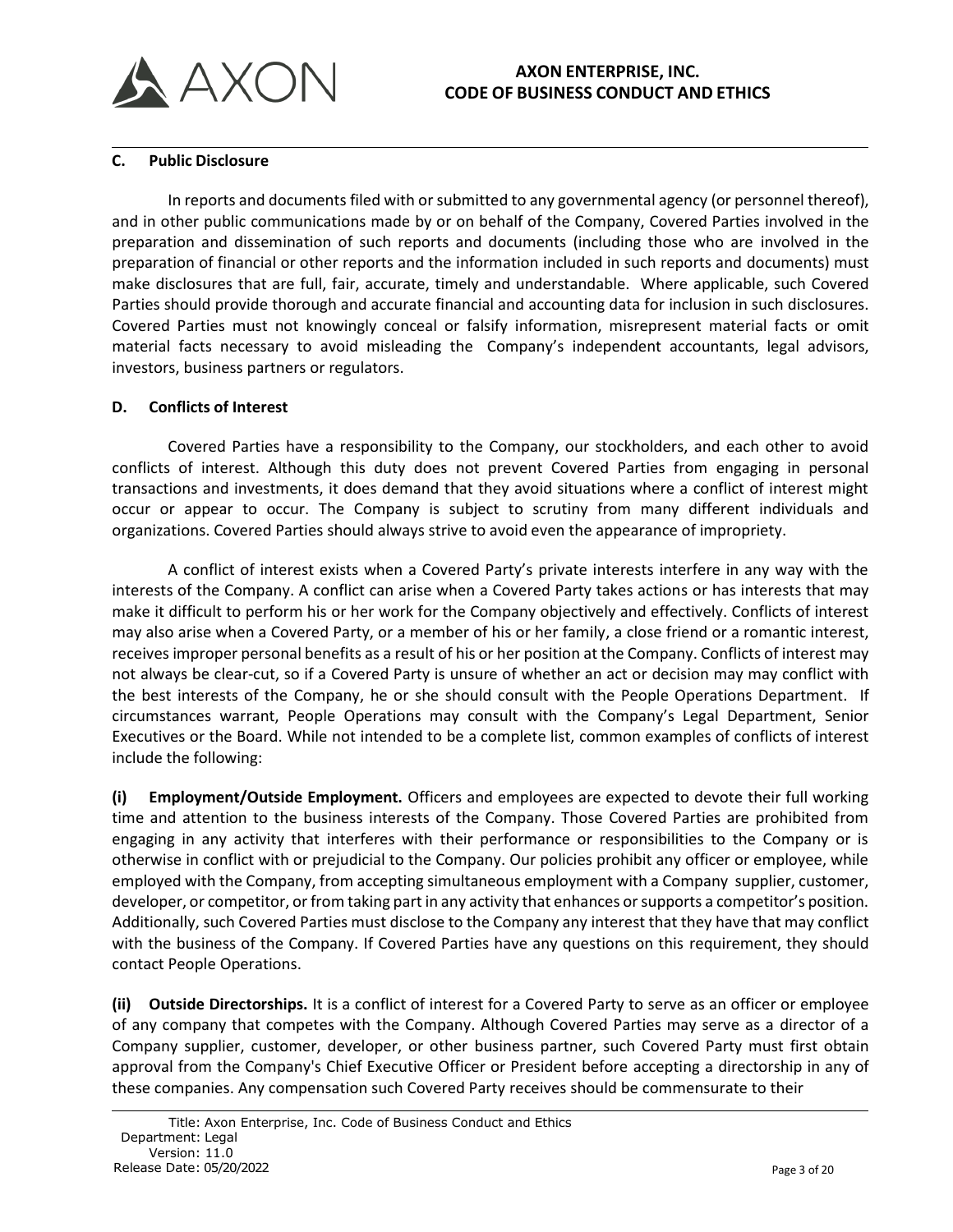

responsibilities. Such approval may be conditioned upon the completion of specified actions.

**(iii) Business Interests.** A Covered Party who is considering investing in a Company customer, supplier, developer or competitor must first take great care to ensure that such investment does not and will not compromise their responsibilities to the Company. Many factors should be considered in determining whether a conflict exists, including the size and nature of the investment; the Covered Party's ability to influence the Company's decisions; the Covered Party's access to confidential information of the Companyor of the other company; and the nature of the relationship between the Company and the other company.

**(iv) Related Parties.** As a general rule, Covered Parties should avoid conducting any material Company business with a relative, friend or romantic interest, or with a business in which a relative, friend or romantic interest is associated in any significant role. Related parties include immediate family members such as spouse, sister, brother, daughter, son, mother, father, grandparents, aunts, uncles, nieces, nephews, cousins, step relationships, and in-laws as well as friends and other romantic interests.

If such a related party transaction is unavoidable, you must fully disclose the nature of the related party transaction to People Operations. If determined to be material to the Company, People Operations may consult with the Company's Legal Department, Senior Executives or the Board,. The most significant related party transactions, particularly those involving the Company's directors or executive officers, must be reviewed and approved in writing in advance by the Company's Board of Directors. The Company must report all such material related party transactions under applicable accounting rules, Federal securities laws, SEC rules and regulations, and securities market rules. Any dealings with a related party must be conducted in such a way that no preferential treatment is given to this business.

The Company discourages the employment of relatives, friends and romantic interests in positions or assignments within the same department or the employment of such individuals in positions that have a financial dependence or influence (e.g., an auditing or control relationship, or a supervisor/subordinate relationship). The purpose of this policy is to prevent the organizational impairment and conflicts that are a likely outcome of such situations, especially in a supervisor/subordinate relationship. If a question arises about whether a relationship is covered by this policy, People Operations will determine whether an applicant's or transferee's acknowledged relationship is covered by this policy. The People Operations Department shall advise all affected applicants and transferees of this policy. Willful withholding of information regarding a prohibited relationship/reporting arrangement may be subject to corrective action, up to and including termination. If aprohibited relationship exists or develops between two employees, the employee in the senior position must disclose this to the attention of his/her supervisor and People Operations. The Company retains the prerogative to separate the individuals at the earliest possible time, either by reassignment or by termination, if necessary.

**(v) Other Situations.** Because other conflicts of interest may arise, it would be impractical to attempt to list all possible situations. If a proposed transaction or situation raises any questions or doubts in your mind, you should consult People Operations.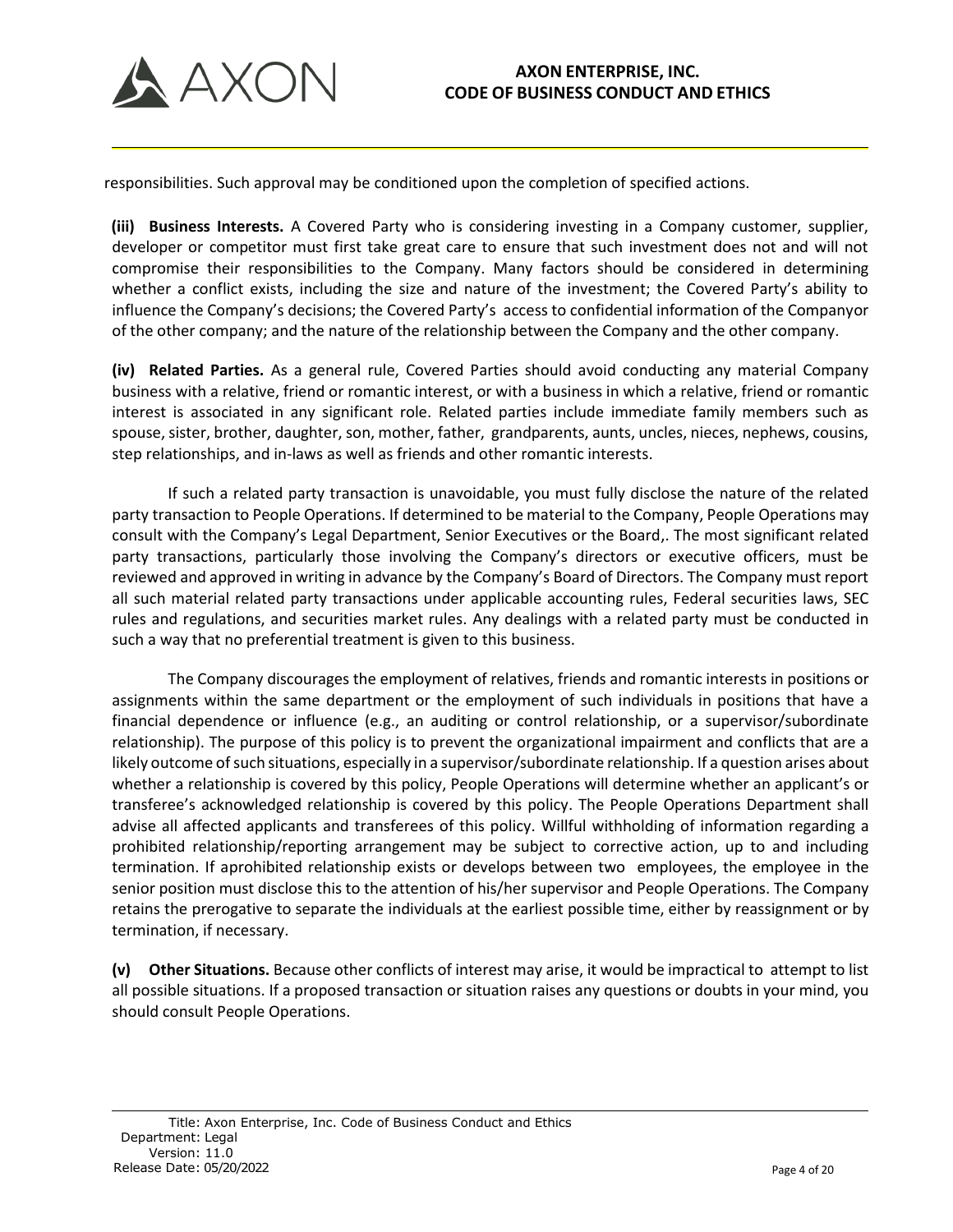

### **E. Corporate Opportunities**

Covered Parties may not exploit for their own personal gain opportunitiesthat are discovered through the use of corporate property, information, or position unless the opportunity is disclosed fully in writing to the Company's Board of Directors and the Board of Directors declines to pursue such opportunity.

### **F. Protecting the Company's Confidential Information**

The Company's confidential information is a valuable asset. The Company's confidential information includes, but is not limited to, product and component technology; manufacturing processes; product plans; names and lists of existing and prospective customers, dealers, and employees; financial information and plans, both historical and projected, employee information and related training materials; educational plans and materials, research and development plans and results, and marketing and business plans and results. All Company confidential information is the exclusive property of the Company and may be protected by patent, trademark, copyright, and trade secret laws. All confidential information must be used for Company business purposes only. Every employee, agent, and contractor must safeguard it. **UNLESS OTHERWISE PROVIDED HEREIN, THIS RESPONSIBILITY INCLUDES NOT DISCLOSING THE COMPANY'S CONFIDENTIAL INFORMATION SUCH AS INFORMATION REGARDING THE COMPANY'S PRODUCTS OR BUSINESS OVER THE INTERNET OR TO ANY THIRD PARTY BY ANY MEANS**. Covered Parties are also responsible for properly labeling any and all documentation shared with or correspondence sent to the Company's Legal Departmentor outside counsel as "Attorney-Client Privileged." This responsibility includes the safeguarding, securing, and proper disposal of confidential information in accordance with the Company's policy on Maintaining andManaging Records set forth in this Code. This obligation extends to confidential information of third parties, which the Company has rightfully received under Non-Disclosure Agreements. See the Company's policy dealing with Handling Confidential Information of Others set forth in this Code.

**(i) Proprietary Information and Invention Agreement.** When officers and employees joined the Company, they signed an agreement to protect and hold confidential the Company's proprietary information. This agreement remains in effect for as long as such Covered Parties work for the Company andafter they leave the Company. Under this agreement, such Covered Parties may not disclose the Company's confidential information to anyone or use it to benefit anyone other than the Company without the prior written consent of an authorized Company officer.

**(ii) Disclosure of Company Confidential Information.** To further the Company's business, from time to time our confidential information may be disclosed to potential business partners. However, such disclosure should never be done without carefully considering its potential benefits and risks. If Covered Partiesdetermine in consultation with their manager and other appropriate Company management official that disclosure of confidential information is necessary, Covered Parties must then contact the Legal Department to ensure that an appropriate written nondisclosure agreement is signed prior to the disclosure. The Company has standard nondisclosure agreements suitable for most disclosures. Covered Parties must not sign a third party's nondisclosure agreement or accept changes to the Company's standard nondisclosure agreements without review and approval by the Company's Legal Department. In addition, all Company materials that contain Company confidential information, including presentations, must be reviewed and approved by the Company's Legal Department prior to publication or use. Furthermore, any employee publication or publicly made statement that might be perceived or construed as attributable to the Company, made outside the scope of his or her employment with the Company, must be reviewed and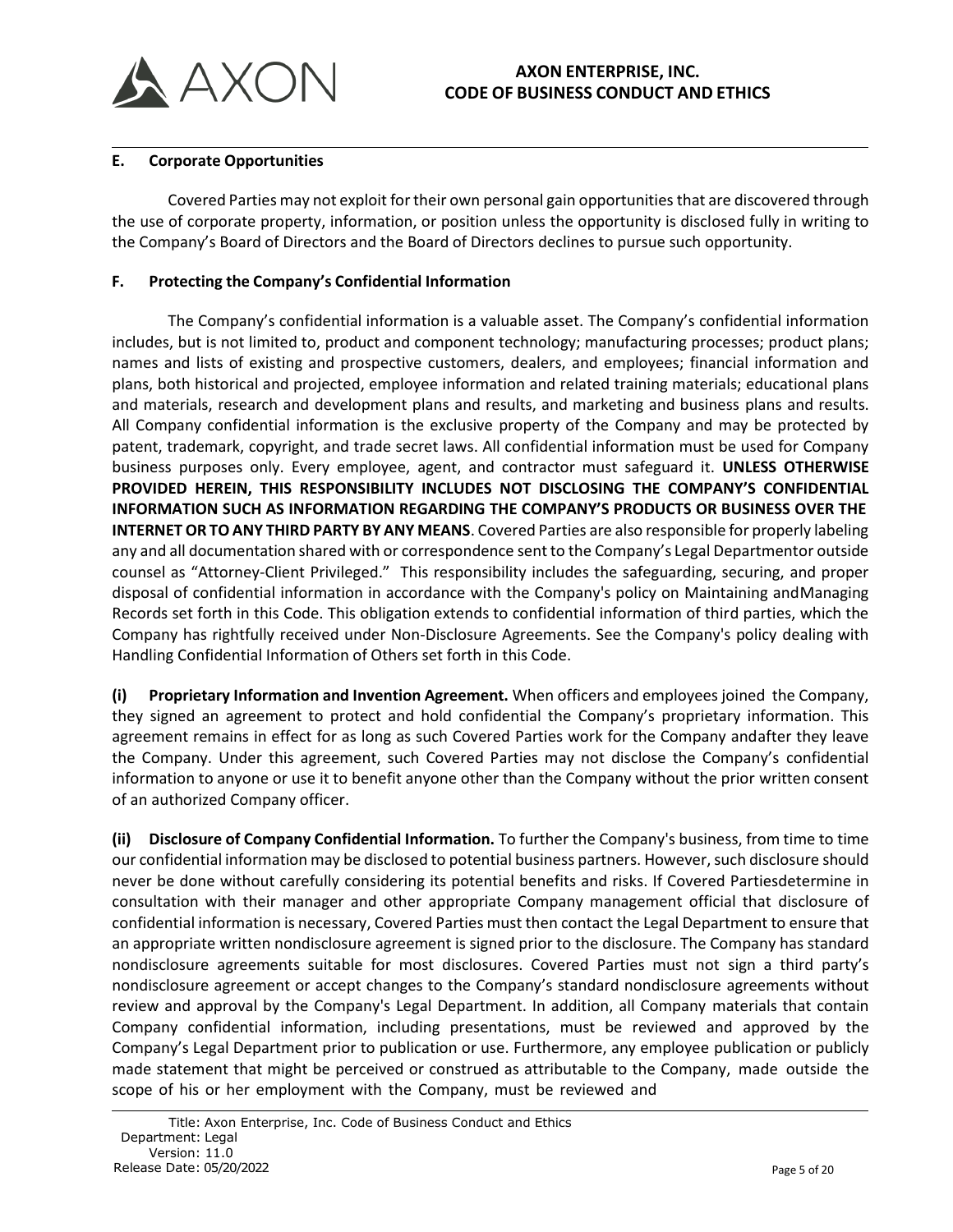

approved in writing in advance by the Company's Legal Department and must include the Company'sstandard disclaimer that the publication or statement represents the views of the specific author and not of the Company.

**(iii) Requests by Regulatory Authorities.** The Company and its employees, agents, and contractors must cooperate with appropriate government inquiries and investigations. In this context, however, it is important to protect the legal rights of the Company with respect to its confidential information. Unless otherwise provided herein, all government requests for information, documents or investigative interviews must be referred to the Company's Legal Department. No financial information may be disclosed without the prior approval of the Chief Financial Officer.

**(iv) Public Statements; Company Spokespeople.** Specific policies have been established regarding who may communicate information to the press and the financial analyst community. All inquiries or calls from the press and financial analystsshould be referred to the Chief Financial Officer or Investor Relations Department. The Company has designated its CEO, President, CFO and Investor Relations Department as official Company spokespeople for financial matters and these same persons plus the Vice President of Communications, for marketing, technical and other such information. These individuals or their specific designees are the only people who may communicate with the press on behalf of the Company. Any written (including Internet) publication or public statement by any director, officer or employee of the Company made outside the scope of his or her employment or other engagement with the Company that might be perceived or construed as being attributable to the Company must be reviewed and approved in writing in advance by the Company's Legal Department or Chief Financial Officer and must include the Company's standard disclaimer that the publication or statement represents the views of the specific author and not of the Company.

**(v) No Interference with Rights. Notwithstanding the foregoing, nothing in this Code prevents employees from filing a charge or complaint with, or from participating in, an investigation or proceeding conducted by the Equal Employment Opportunity Commission, National Labor Relations Board, the Securities and Exchange Commission, or any other any federal, state or local agency charged with the enforcement of any laws, or from exercising rights under Section 7 of the NLRA to engage in joint activity with other employees. Nothing in this Code limits an employee's right to receive an award for informationprovided to the SEC pursuant to Section 21 F-17 of the Dodd-Frank Wall Street Reform and Consumer Protection Act.**

## **G. Obligations under Securities Laws – "Insider" Trading**

Obligations under the U.S. securities laws apply to everyone. In the normal course of business, officers, directors, employees, agents, contractors, and consultants of the Company may come into possession of significant, sensitive information. This information is the property of the Company – you have been entrusted with it. You may not profit from it by buying or selling securities yourself, or passing on the information to others to enable them to profit or for them to profit on your behalf. The purpose of thispolicy is both to inform you of your legal responsibilities and to make clear to you that the misuse of sensitive information is contrary to Company policy and U.S. securities laws.

Insider trading is a crime, penalized by fines of up to \$5,000,000 and 20 years in jail for individuals. In addition, the SEC may seek the imposition of a civil penalty of up to three times the profits made or losses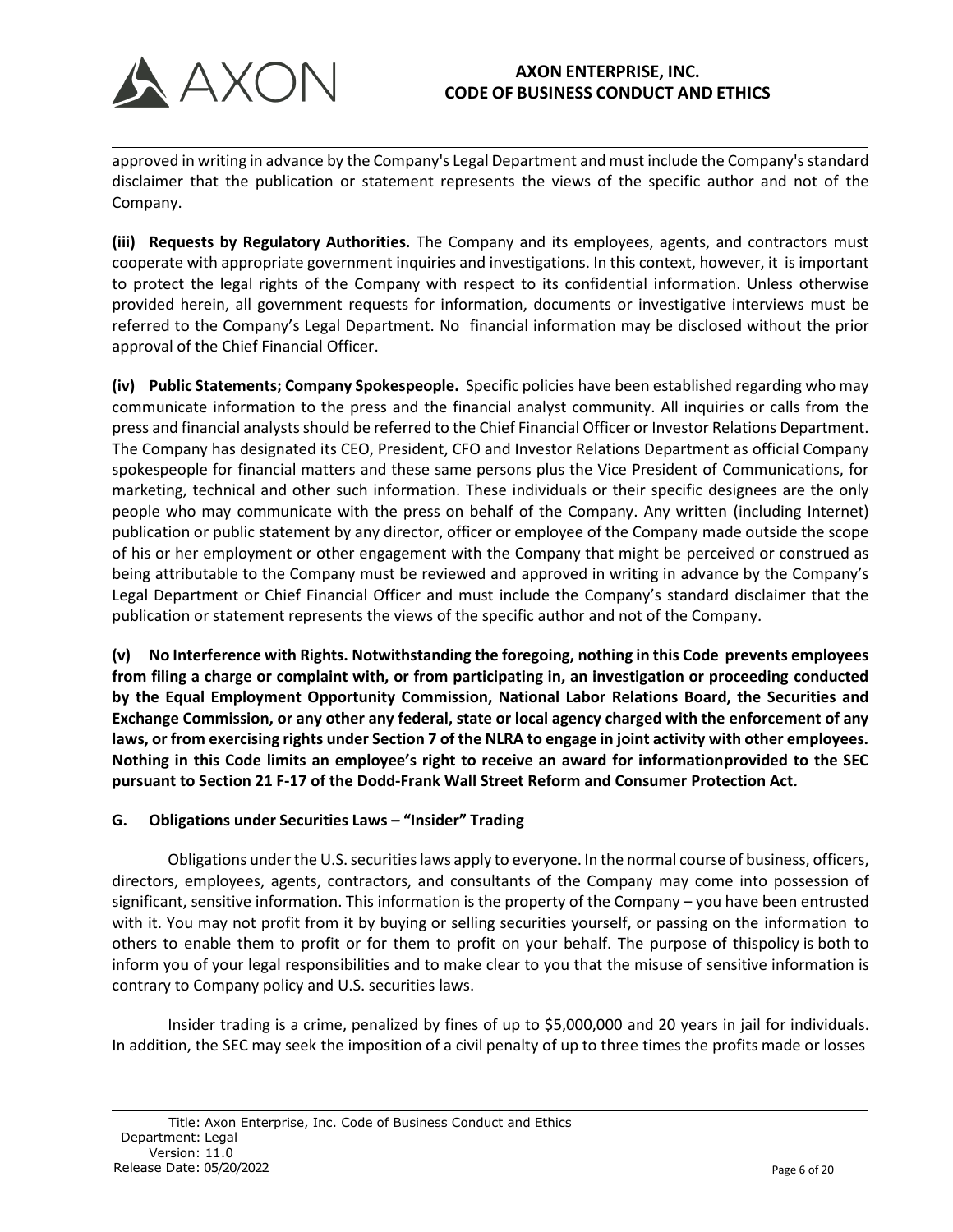

avoided from the trading. Insider traders must also disgorge any profits made, and are often subjected to an injunction against future violations. Finally, insider traders may be subjected to civil liability in private lawsuits.

Employers and other controlling persons (including supervisory personnel) are also at risk under U.S. securities laws. Controlling persons may, among other things, face penalties of the greater of \$5,000,000 or three times the profits made or losses avoided by the trader if they recklessly fail to take preventive steps to control insider trading.

Thus, it is important both to you and the Company that insider-trading violations not occur. You should be aware that stock market surveillance techniques are becoming increasingly sophisticated, and the chance that U.S. federal or other regulatory authorities will detect and prosecute even small-level trading is significant. Insider trading rules are strictly enforced, even in instances when the financial transactions seem small. You should contact the Chief Financial Officer or the Legal Department if you are unsure as to whether or not you are free to trade.

The Company has imposed a trading blackout period on members of the Board of Directors, executive officers, and certain designated employees who, as a consequence of their position with the Company, are more likely to be exposed to material nonpublic information about the Company. These directors, executive officers, and employees generally may not trade in Company securities during the blackout period.

For more details, and to determine if you are restricted from trading during trading blackout periods, you should review the Company's Insider Trading Compliance Program. You can request a copy of this policy from the Legal Department. You should take a few minutes to read the Insider Trading Compliance Program carefully, paying particular attention to the specific policies and the potential criminal and civil liability and/or disciplinary action for insider trading violations. Employees, agents, and contractors of the Company who violate this Policy are also be subject to disciplinary action by the Company, which may include termination of employment or of business relationship. All questions regarding the Company's Insider Trading Compliance Program should be directed to the Company's Chief Financial Officer.

## **H. Prohibition Against Short Selling of Company Stock**

No Covered Party may, directly or indirectly, sell any equity security, including derivatives, of the Company if he or she (1) does not own the security sold, or (2) if he or she owns the security, does not deliver it against such sale (a "short sale against the box") within twenty days thereafter, or does not within five days after such sale deposit it in the mails or other usual channels of transportation. No Company director, officer or other employee, agent, or contractor may engage in short sales. A short sale, as definedin this policy, means any transaction whereby one may benefit from a decline in the Company's stock price. While employees who are not executive officers or directors are not prohibited by law from engaging in short sales of Company's securities, the Company has adopted as policy that employees may not do so.

## **I. Use of Company's Assets**

**(i) General.** Protecting the Company's assets is a key fiduciary responsibility of every employee, agent, and contractor. Care should be taken to ensure that assets are not misappropriated, loaned to others, or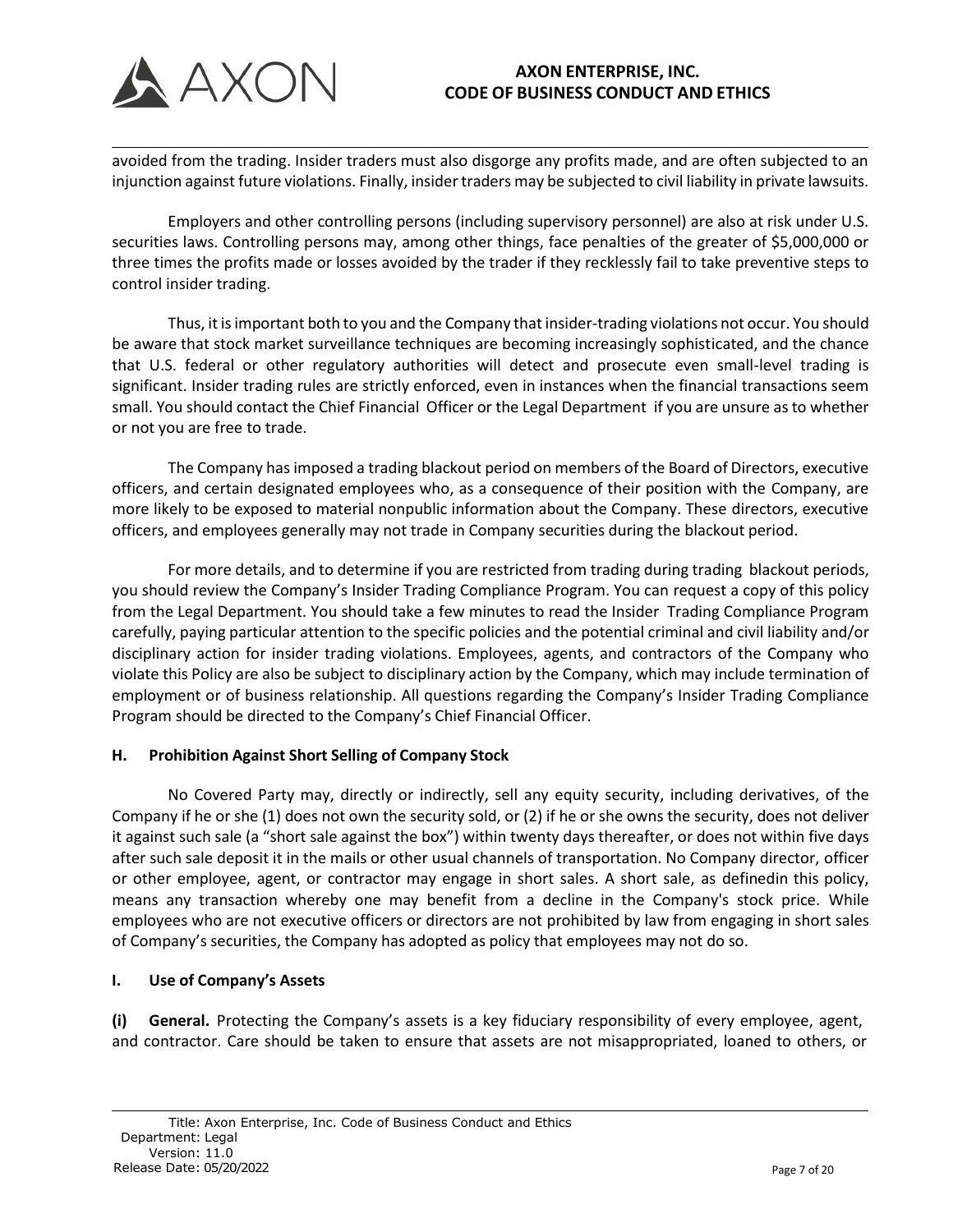

sold or donated, without appropriate authorization. All Covered Parties are responsible for the proper use of Company assets, and must safeguard such assets against loss, damage, misuse, or theft. Covered Parties who violate any aspect of this policy or who demonstrate poor judgment in the manner in which they use any Company asset may be subject to disciplinary action, up to and including termination of employment or business relationship with Company at its sole discretion. Company equipment and assets are to be used for Company business purposes only. Covered Parties may not use Company assets for personal use, nor may they allow any other person to use Company assets. Covered Parties who have any questions regarding this policy should bring them to the attention of the Company's People Operations Department, the Legal Department or the Chief Financial Officer.

**(ii) Physical Access Control.** The Company has and will continue to develop procedures covering physical access control to ensure privacy of communications, maintenance of the security of the Company communication equipment, and safeguard Company assets from theft, misuse, and destruction. Covered Parties are personally responsible for complying with the level of access control that has been implemented in the facility where Covered Parties work on a permanent or temporary basis. Covered Parties must not defeat or cause to be defeated the purpose for which the access control was implemented.

**(iii) Company Funds.** Every Covered Party is personally responsible for all Company funds over which he or she exercises control. Company agents and contractors should not be allowed to exercise control over Company funds without express approval of the Company's Chief Financial Officer (or his or her designee). Company funds must be used only for Company business purposes. Every Company employee, agent and contractor must take reasonable steps to ensure that the Company receives good value for Company funds spent, and must maintain accurate and timely records of each and every expenditure. Expense reports must be accurate and submitted in a timely manner. Covered Parties must not use Company funds for any personal purpose.

**(iv) Computers and Other Equipment.** The Company strives to furnish Covered Parties with the equipment necessary to efficiently and effectively do their jobs. Covered Parties must care for that equipment and to use it responsibly only for Company business purposes. Covered Parties who use Company equipment at their home or off site must take reasonable precautions to protect it from theft or damage, just as if it were their own personal property. Upon termination of his or her employment or other engagement with the Company, a Covered Party must immediately return all Company equipment to the Company in substantially the same condition as such equipment was provided to such Covered Party. While computers and other electronic devices are made accessible to employees to assist them to perform their jobs and to promote Company's interests, all such computers and electronic devices, whether used entirely or partially on the Company's premises or with the aid of the Company's equipment or resources, must remain fully accessible to the Company and, to the maximum extent permitted by law, such equipment (including all data or other content stored therein) will remain the sole and exclusive property of the Company.

Covered Parties should not maintain any expectation of privacy with respect to information transmitted over, received by, or stored in any electronic communications device owned, leased, or operated in whole or in part by or on behalf of the Company. To the extent permitted by applicable law, the Company retains the right to gain access to any information received by, transmitted by, or stored in any such electronic communications device, by and through its employees, agents, contractors, or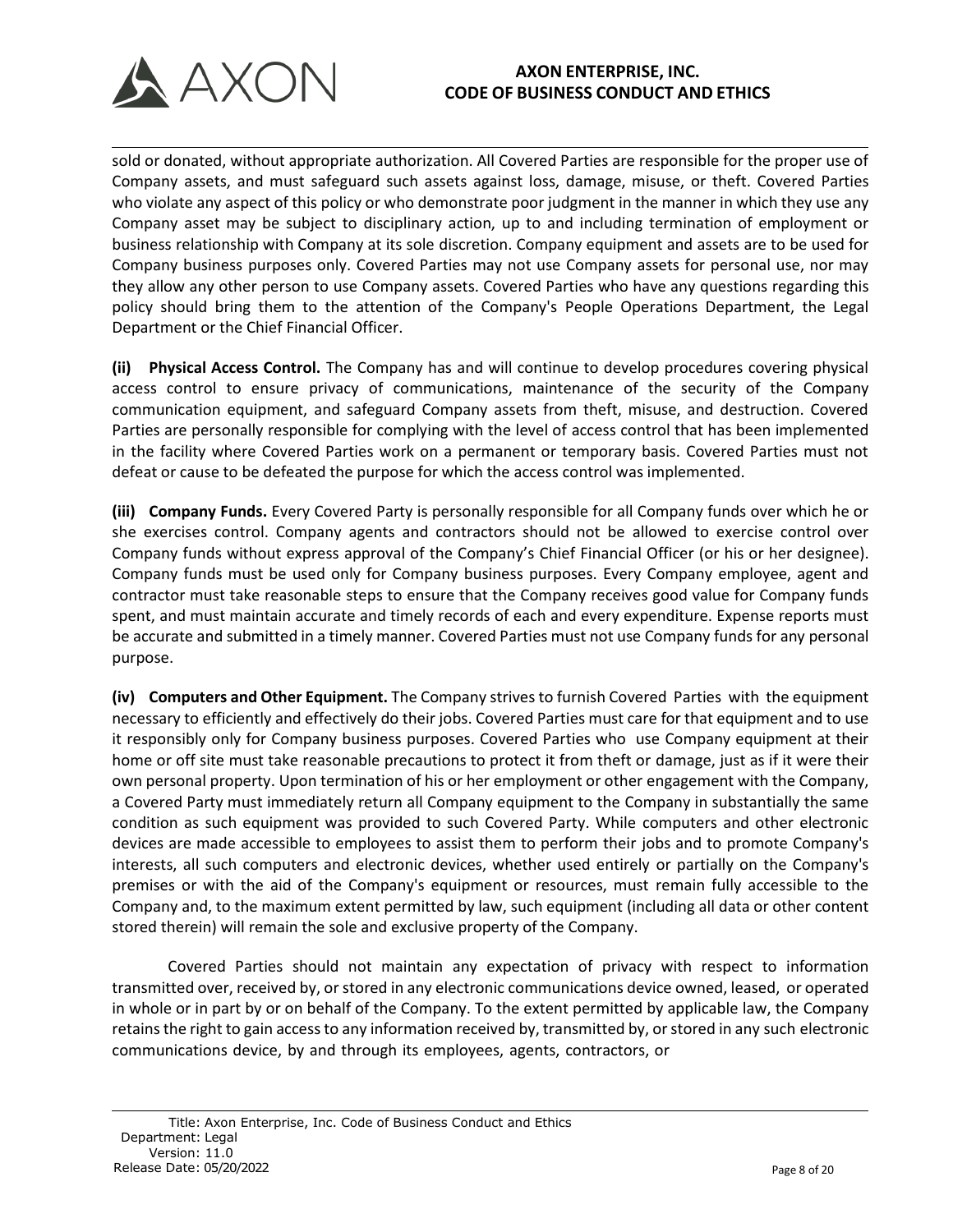

representatives, at any time, either with or without a Covered Party's or third party's knowledge, consent, or approval.

**(v) Software.** Allsoftware used by employees to conduct Company business must be appropriatelylicensed. Covered Parties may not make, download or use illegal or unauthorized copies of any software on any Company computer, electronic communications device or other equipment, since doing so may constitute copyright infringement and may expose them and the Company to potential civil and criminal liability. In addition, use of illegal or unauthorized copies of software may subject employee Covered Partyto disciplinary action, up to and including termination of employment or other business relationship with theCompany. The Company's IT Department will inspect Company computers periodically to verify that only approved and licensed software has been installed. Any non-licensed/supported software will be removed without advanced warning.

**(vi) Electronic Usage.** Each Covered Party is expected to use Company computers, electronic communications devices and other equipment in a legal, ethical, and appropriate manner. This includes, but is not limited to, the use of e-mail, instant messaging platforms, connections to the Internet, Company intranet and any other public or private networks, voice mail, video conferencing, facsimiles, and telephones. Except as otherwise provided herein, posting or discussing information concerning the Company's products or services to third parties or customers on the Internet or other public forums without the prior written consent of the Company's Legal Department is prohibited. Covered Parties using Company computers, electronic communication devices or other equipment are prohibited from using any of such items to download executable files, make online purchases, or incur charges over the Internet without prior approval of the Company's Legal Department. The use of Company computer systems or other electronic communication devices or Company-related social media (e.g., Facebook, Twitter, LinkedIn, etc.) to send, receive, search, download, view, save or create sexually explicit, defamatory, insulting, profane or other offensive and potentially offensive statements or material, is strictly prohibited. It is not possible to identify every standard and rule applicable to the use of electronic communications devices. Covered Parties are therefore encouraged to use sound judgment whenever using any feature of our communications systems. In particular, personal or political views or beliefs should not be posted or distributed on Company e-mail, instant messaging or other electronic platforms.

**(vii) No Expectation of Privacy.** Covered Parties should not maintain any expectation of privacy with respect to information transmitted over, received by, or stored in any computer, electronic communications device or other equipment owned, leased, or operated in whole or in part by or on behalf of the Company. To the extent permitted by applicable law, the Company retains the right to gain access to any information received by, transmitted by, created on, or stored in any such computer, electronic communications device or other equipment by any Covered Party at any time, either with or without such Covered Party's knowledge, consent or approval. E-mail messages created, received, sent or stored within the Company's systems, and Internet activity histories and download files are subject to monitoring, retrieval and review by authorized Company personnel at any time without notice.

## **J. Maintaining and Managing Records**

The purpose of this policy is to set forth and convey the Company's business and legal requirements in managing records, including all recorded information, regardless of medium or characteristics. Records include paper documents, CDs, computer hard disks, email, floppy disks, microfiche, microfilm, or all other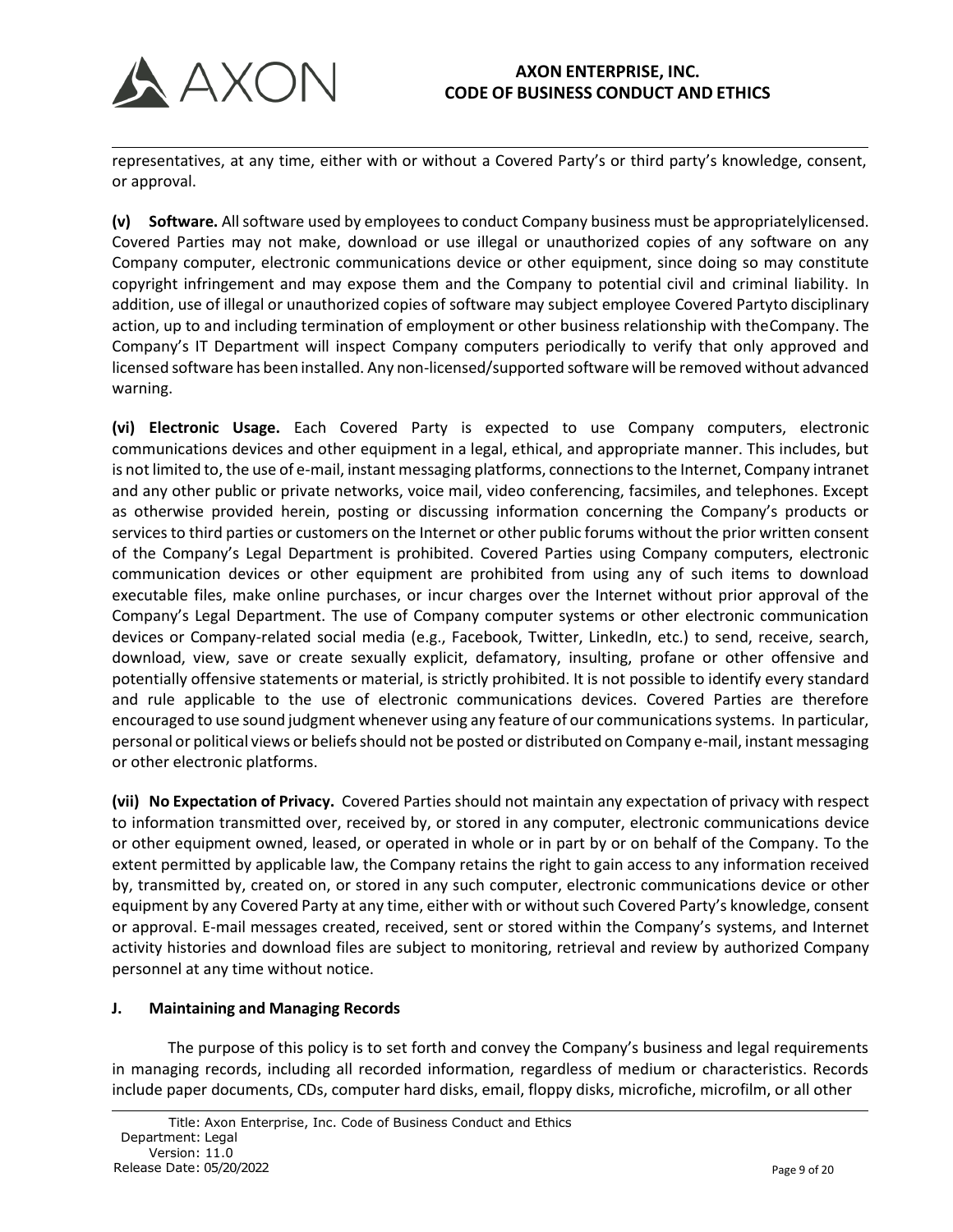

media. The Company is required by local, state, federal, foreign, and other applicable laws, rules, and regulations to retain certain records and to follow specific guidelines in managing its records. Civil and criminal penalties for failure to comply with such guidelines can be severe for employees, agents, contractors, and the Company, and failure to comply with such guidelines may subject the Covered Party to disciplinary action, up to and including termination of employment or business relationship with the Company at its sole discretion.

## **K. Records on Legal Hold**

A legal hold suspends all document destruction procedures in order to preserve appropriate records under special circumstances, such as litigation or government investigations. The Company's Legal Department determines and identifies what types of Company records or documents are required to be placed under a legal hold. Every Covered Party must strictly comply with this policy. Failure to comply with this policy may subject such persons to disciplinary action, up to and including termination of employment or business relationship with the Company at its sole discretion.

The Company's Legal Department will notify specific Covered Parties if a legal hold is placed on records for which such persons are responsible. Those Covered Parties then must preserve and protect the necessary records in accordance with instructions from the Company's Legal Department. **RECORDS OR SUPPORTING DOCUMENTS THAT HAVE BEEN PLACED UNDER A LEGAL HOLD MUST NOT BE DESTROYED, ALTERED OR MODIFIED UNDER ANY CIRCUMSTANCES**. A legal hold remains effective until it is officially released in writing by the Company's Legal Department. If Covered Parties are unsure whether a document has been placed under a legal hold, Covered Parties should preserve and protect that document while Covered Parties check with the Company's Legal Department.

If Covered Parties have any questions about this policy they should contact the Company's Legal Department.

## **L. Payment Practices**

**(i) Accounting Practices.** The Company's responsibilitiesto its stockholders and the investing public require that all transactions be fully and accurately recorded in the Company's books and records in compliance with all applicable laws. False or misleading entries, unrecorded funds or assets, or payments without appropriate supporting documentation and approval are strictly prohibited and violate Company policy and the law. Additionally, all documentation supporting a transaction should fully and accurately describe the nature of the transaction and individuals involved, and be processed in a timely fashion.

**(ii) Political Contributions.** The Company reserves the right to communicate its position on important issues to elected representatives and other government officials. It is the Company's policy to comply fully with all local, state, federal, foreign and other applicable laws, rules and regulations regarding political contributions. The Company's funds or assets must not be used for, or be contributed to, political campaignsor political practices under any circumstances without the prior written approval of the Company's Legal Department and, if required, the Board of Directors.

**(iii) Prohibition of Inducements.** Under no circumstances may Covered Parties directly or indirectly offer to pay, make payment, promise to pay, or issue authorization to pay any money, gift, or anything of value to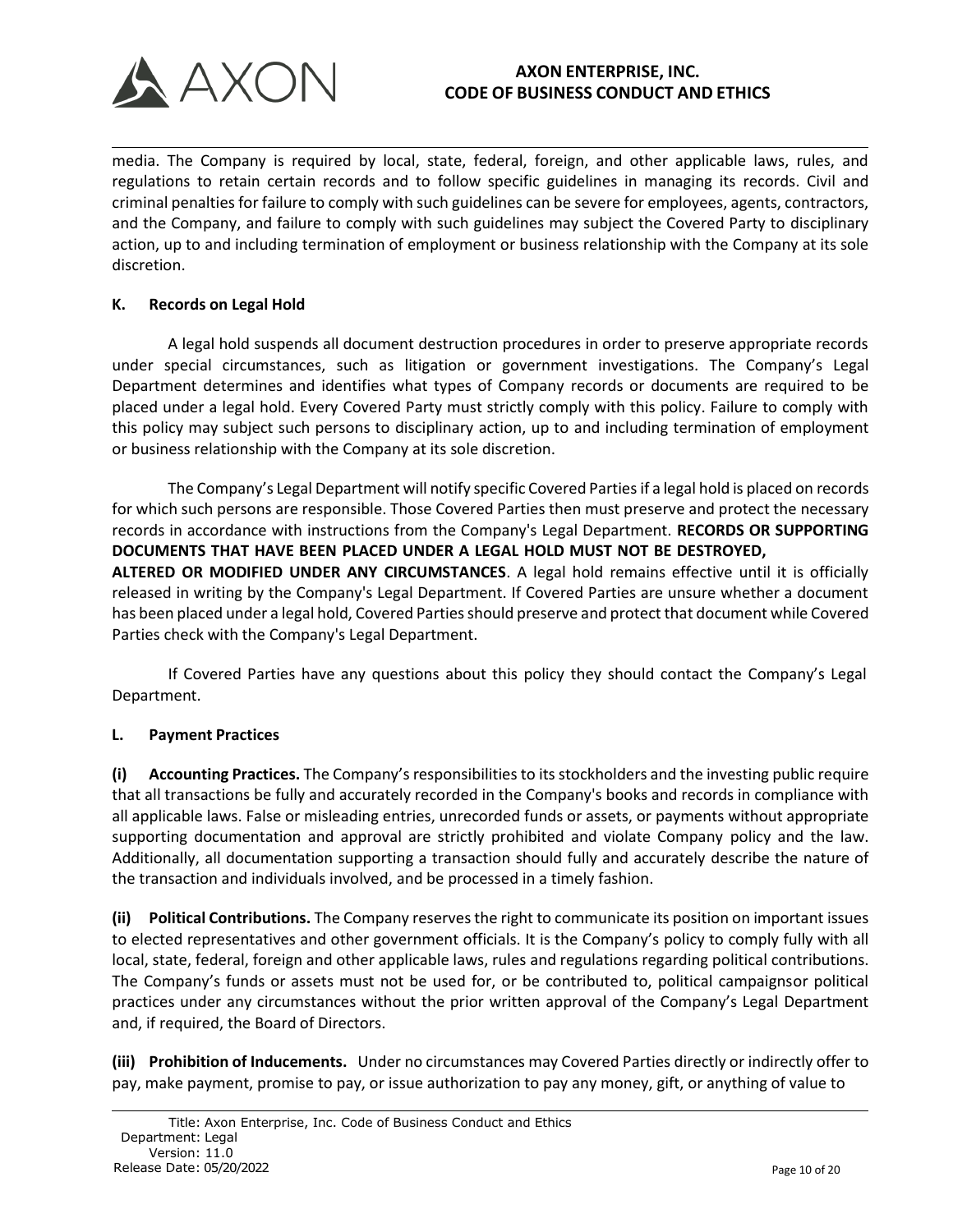

customers, vendors, consultants, etc., that is perceived as intended, directly or indirectly, to improperly influence any business decision, any act or failure to act, any commitment of fraud, or opportunity for the commission of any fraud. Inexpensive gifts, infrequent business meals, and limited and reasonable celebratory events and entertainment, provided that they are not excessive or create an appearance of impropriety, do not violate this policy. Questions regarding whether a particular payment or gift violates thispolicy should be directed to People Operations or the Legal Department.

## **M. Foreign Corrupt Practices Act**

The Company requires full compliance with the U.S. Foreign Corrupt Practices Act (FCPA) by all Covered Parties. The FCPA is a United States federal law that contains two main provisions: (1) anti-bribery provisions that prohibit corrupt payments to foreign officials to obtain or retain business; and (2) accounting provisions that require companies to keep accurate books and records, and to maintain adequate internal accounting controls. The anti-bribery and corrupt payment provisions of the FCPA make illegal any direct or indirect offer, payment, promise to pay, or authorization to pay any money, gift, or anything of value to any foreign official, or any foreign political party, candidate or official, for the purpose of: influencing any act or failure to act, in the official capacity of that foreign official or party; or inducing the foreign official or party to use influence to affect a decision of a foreign government or agency, in order to obtain or retain business for anyone, or direct business to anyone. The FCPA also applies to individuals and companies outside of the U.S. who participate in furtherance of such a corrupt payment while in the United States. The United Kingdom Anti-Bribery Act and other foreign laws, including those in China, prohibit the same type ofpayments to private individuals.

All Covered Parties, whether located in the United States or abroad, are responsible for FCPA compliance and the procedures to ensure FCPA compliance. All managers and supervisory personnel are expected to monitor continued compliance with the FCPA to ensure compliance with the highest moral, ethical, and professional standards of the Company. FCPA compliance includes the Company's policy on Maintaining and Managing Records in this Code.

Laws in most countries outside of the United States also prohibit or restrict government officials or employees of government agencies from receiving payments, entertainment, or gifts for the purpose of winning or keeping business. No contract or agreement may be made with any business in which a government official or employee holds a significant interest, without the prior approval of the Company's General Counsel.

In addition to the FCPA, many countries also have similar or more restrictive anti-bribery laws. Some, including the UK Bribery Act and China's anti-bribery laws, prohibit similar payments to private individuals. All Company employees, agents, representatives and contractors must comply with both the FCPA and with the local laws applicable to the country in which they conduct Company business. In support of these requirements, the Company has a separate Anti-Corruption Policy that all employees and third- party representatives of the Company must acknowledge and comply.

## **N. Export Controls**

The United States maintains controls on the destinations to which products or technical data may be exported. Some of the strictest export controls are maintained by the United States against countries that the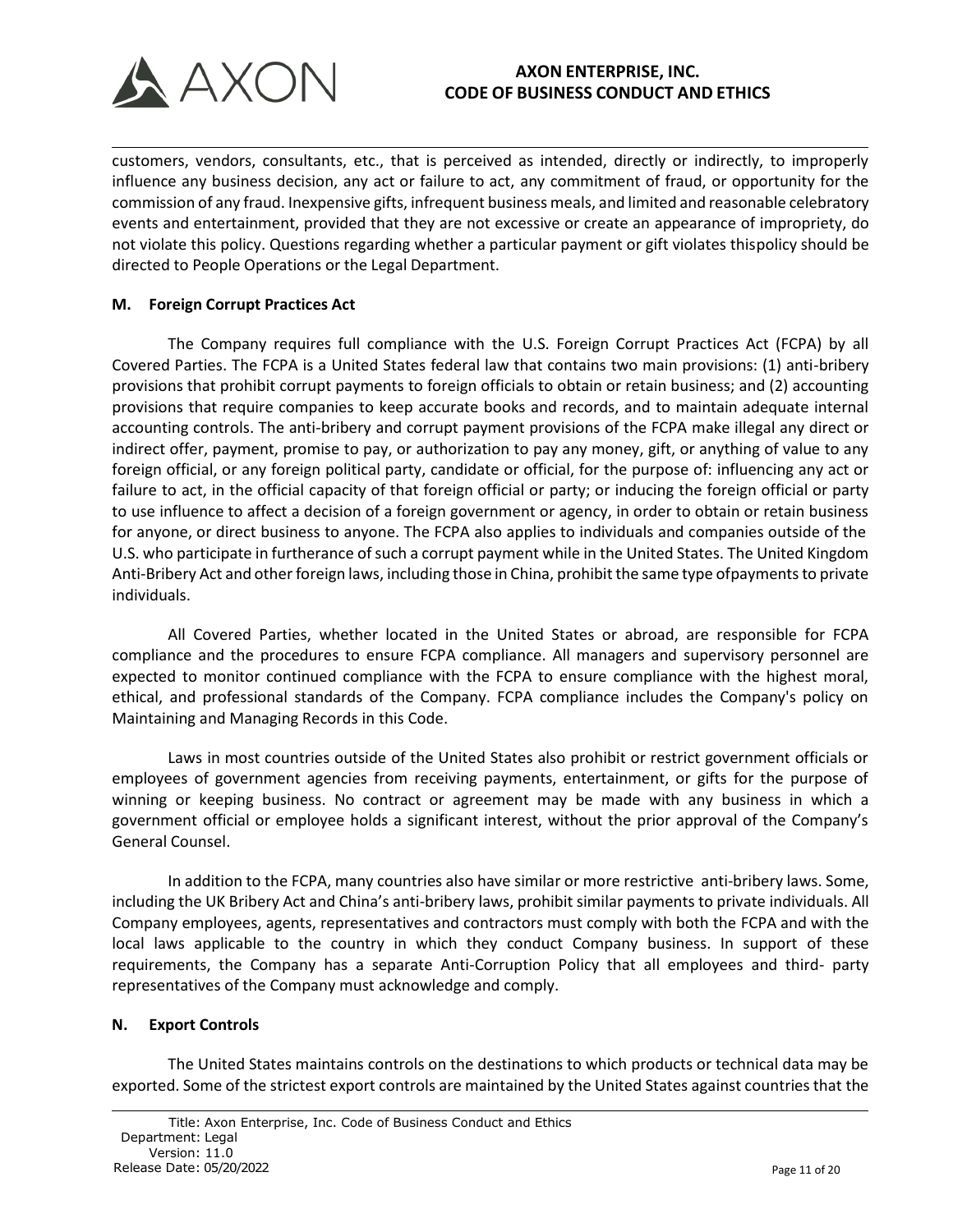

U.S. government considers unfriendly or as supporting international terrorism. The U.S. regulations are complex and apply both to exports from the United States and to exports of products from other countries, when those products contain U.S.-origin components or technology. In some circumstances, an oral presentation containing technical data made to foreign nationals in the United States may constitute a controlled export. The Legal Department can provide Covered Parties with guidance on which countries are prohibited destinations for Company products or whether a proposed technical presentation to foreign nationals may require a U.S. Government license. In support of these requirements, the Company has a separate Export Compliance Manual that all employees and third-party representatives of the Company must acknowledge and comply.

### **O. Sanctions Compliance**

The company complies with all applicable sanctions laws that restrict trade in goods or services with certain individuals, entities or countries. As the Company is headquartered in the U.S., we must comply with U.S. sanctions globally, and our non-U.S. subsidiaries, agents and contractors must do the same. Breaches of sanctions laws can lead to civil or criminal penalties for the Company and the individuals involved.

### **IV. RESPONSIBILITIES TO OUR CUSTOMERS AND OUR SUPPLIERS**

### **A. Customer Relationships**

If a Covered Party's job or role with the Company puts them in contact with any Company customersor potential customers, it is critical for such Covered Party to remember that they represent the Company tothe people with whom they are dealing. Act in a manner that creates value for our customers and helps to build a relationship based upon trust. The Company and its employees have provided products and services for many years and have built up significant goodwill over that time. This goodwill is one of our most important assets, and Covered Parties must act to preserve and enhance our reputation.

We need to ensure that in all our dealings with our law enforcement customers we are acting with integrity and transparency and that our law enforcement customers are complying with their department's code of ethics and procurement policies. Accordingly, we have a one year cool-off period for consulting engagements with any former law enforcement officials at the Chief or Command Staff level to avoid even the appearance of conflict of interest. In addition, we require prior written approval from City management before we will pay fees or expenses for any law enforcement officials for speaking engagements. If a Chief of Police or Sheriff is not involved in a procurement process they may sit on a board and have travel expenses reimbursed but will not be paid any consulting fees. At the training level we expect all individual to adhere to their respective agency's policies on interacting with vendors. They are required to have in writing that they are authorized to do "contact training" for the Company from their command staff.

We also want to re-emphasize our business practice of asking law enforcement and city personnel if it is allowed under their agency's policies for Axon to pay for business meals before we pickup the bill for the meal.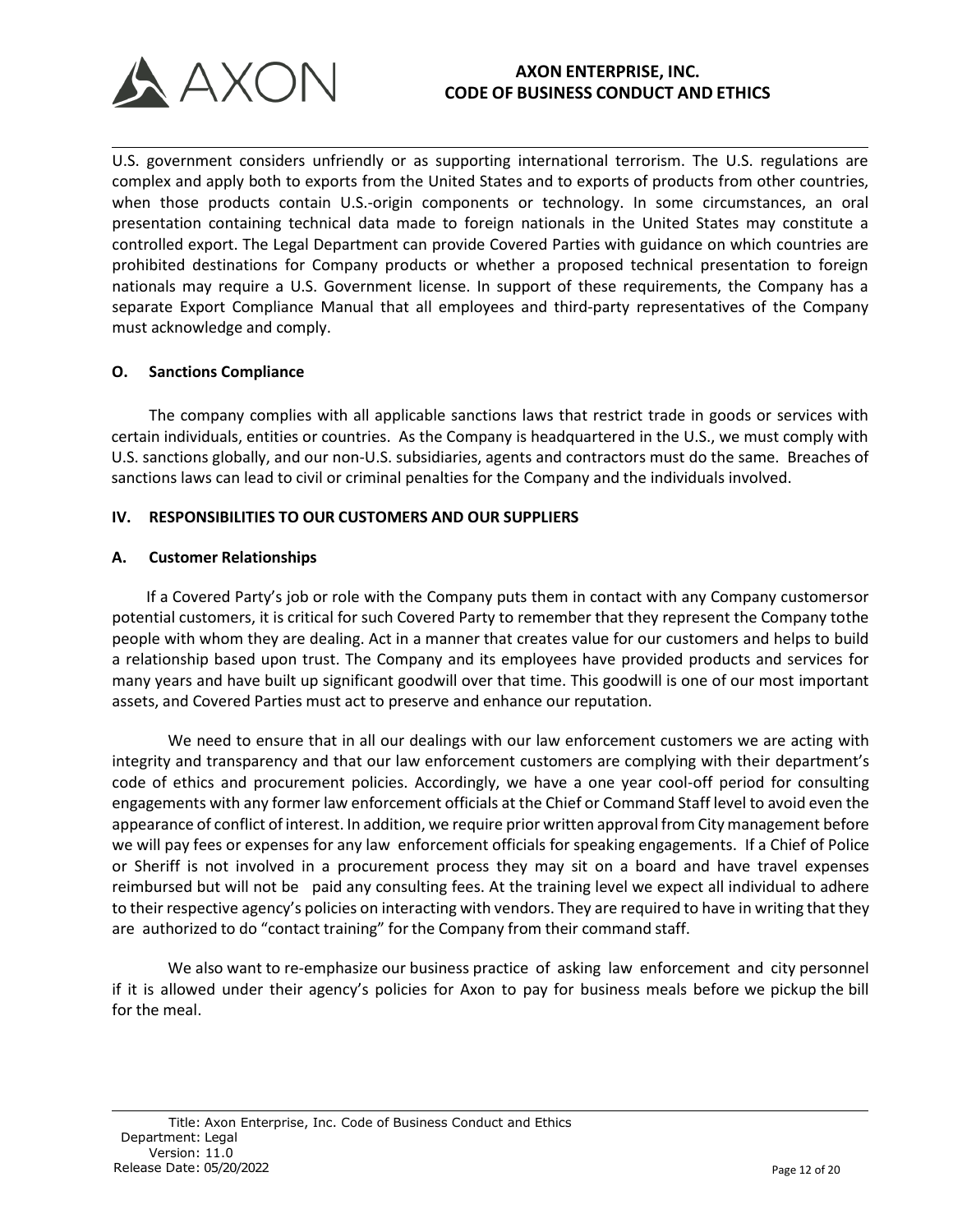

#### **B. Payments or Gifts from Others**

Business decisions on behalf of the Company should be made on the basis of quality, service, price and similar competitive factors. In connection with the Company's business, employees may not provide or accept gifts or entertainment that is excessive or that compromises our Company's business reputation. Seeking competitive advantage through the use of gifts, gratuities, entertainment or other favors, or making business decisions on the basis of such factors, constitutes a breach of this Code. You must receive written approval from your supervisor or manager to provide a gift, gratuity, entertainment, favor, or any item of value to any customer or potential customer, especially any government officials or agents, political candidates or parties, or any other government or political entity. This requirement applies to all Company employees and agents acting on behalf of the Company in the United States or abroad. If you receive any gift of over \$25 in value or in any lesser amount if the gift seems inappropriate to you, return the gift asgraciously as possible and inform your supervisor or manager.

Under no circumstances may employees, agents, or contractors accept any offer, payment, promise to pay, or authorization to pay any money, gift, or anything of value from customers, vendors, consultants, etc., that is perceived as intended, directly or indirectly, to influence any business decision, any act or failure to act, any commitment of fraud, or opportunity for the commission of any fraud. Inexpensive gifts, infrequent business meals, and reasonable and limited celebratory events and entertainment, provided that they are not excessive or create an appearance of impropriety, do not violate this policy. This does not meanthat providing or accepting all entertainment and hospitality in connection with the Company's business is prohibited. Instead such transactions and business gifts may be appropriate if not excessive and their acceptance would not compromise the Company's integrity or business reputation. The Company should be perceived as operating on a strictly professional basis and not subject to granting special favors in exchange for valuable gifts. "**Gifts**" do not include prizes fairly won by chance or competitive sport. Questions regarding whether a particular payment or gift violates this policy are to be directed to People Operations orthe Legal Department.

Gifts given by the Company to suppliers or customers or received from suppliers or customers should always be appropriate to the circumstances and should never be of a kind that could create an appearance of impropriety. These also must comply with all other gift policies and procedures contained within this Code of Ethics. The nature and cost must always be accurately recorded in the Company's books and records.

## **C. Publications of Others**

The Company subscribes to many publications that help employees do their jobs better. These include newsletters, reference works, online reference services, magazines, books, and other digital and printed works. Copyright law generally protects these works, and their unauthorized copying and distribution constitute copyright infringement. Covered Parties must first obtain the consent of the publisher of a publication before copying publications or significant parts of them. When in doubt about whether Covered Parties may copy a publication, consult the Legal Department.

## **D. Handling the Confidential Information of Others**

The Company has many kinds of business relationships with many companies and individuals.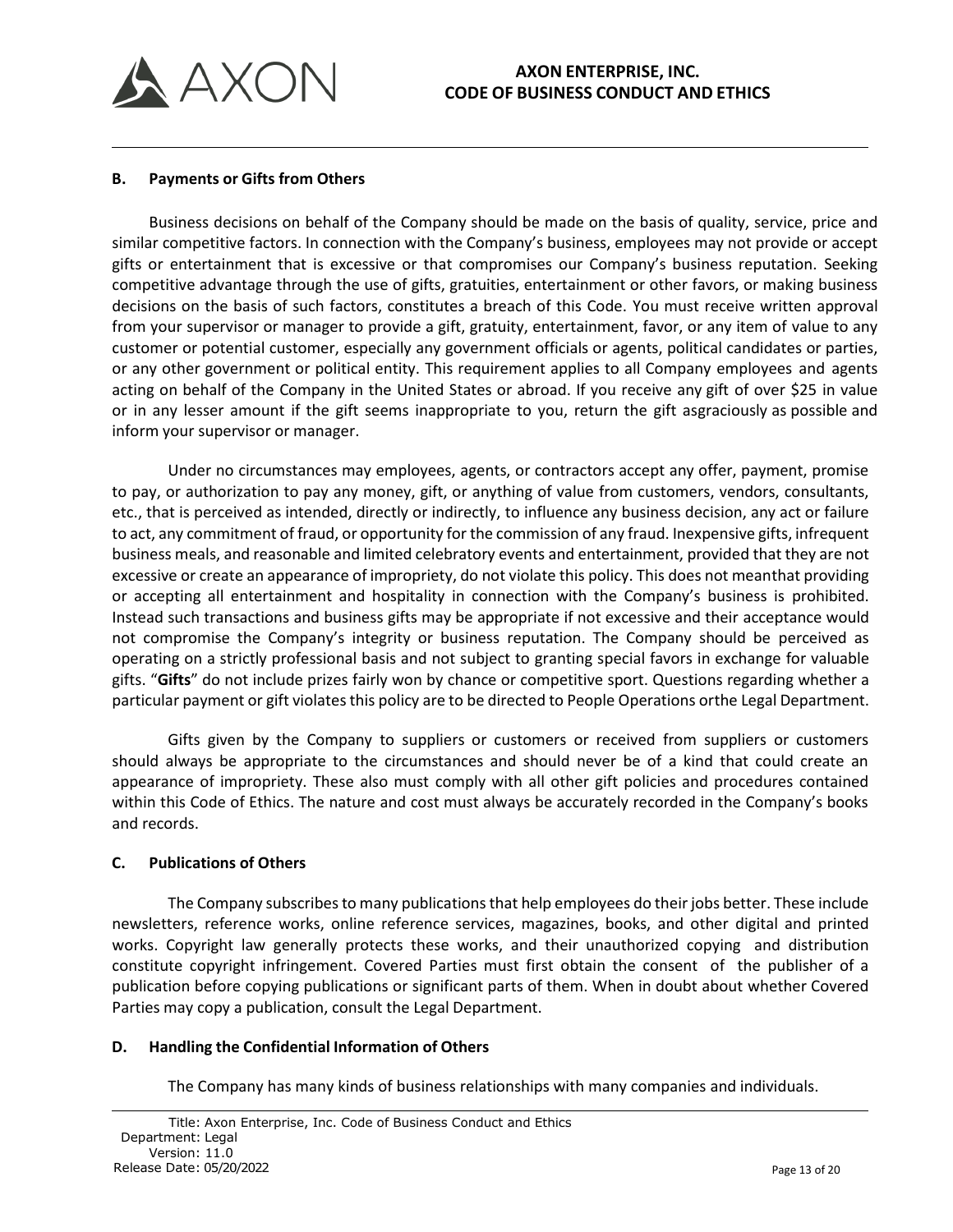

Sometimes, they will volunteer confidential information about their products or business plans to induce the Company to enter into a business relationship. At other times, we may request that a third party provide confidential information to permit the Company to evaluate a potential business relationship with that party. Whatever the situation, we must take special care to handle the confidential information of others responsibly. We handle such confidential information in accordance with our agreements with such third parties. See also the Company's policy on Maintaining and Managing Records in this Code.

**(i) Appropriate Nondisclosure Agreements.** Confidential information may take many forms. An oral presentation about a company's product development plans may contain protected trade secrets. A customer list or employee list may be a protected trade secret. A demo of an alpha version of a company's new product may contain information protected by trade secret and copyright laws.

Covered Parties should never accept information offered by a third party that is represented as confidential, or which appears from the context or circumstances to be confidential, unless an appropriate nondisclosure agreement has been signed with the party offering the information. **THE LEGAL DEPARTMENT CAN PROVIDE NONDISCLOSURE AGREEMENTS TO FIT ANY PARTICULAR SITUATION, AND WILL COORDINATE APPROPRIATE EXECUTION OF SUCH AGREEMENTS ON BEHALF OF THE COMPANY.** Even after a nondisclosure agreement is in place, Covered Parties should accept only the information necessary to accomplish the purpose of receiving it, such as a decision on whether to proceed to negotiate a deal. If moredetailed or extensive confidential information is offered and it is not necessary, for their immediate purposes, it should be refused. Any questions as to whether a proper nondisclosure agreement is in place between the Company and any applicable third party, or if a nondisclosure agreement is needed, should be directed to the Legal Department.

**(ii) Need-to-Know.** Once a third party's confidential information has been disclosed to the Company, we have an obligation to abide by the terms of the relevant nondisclosure agreement and limit its use to the specific purpose for which it was disclosed and to disseminate it only to other Company employees with a need to know the information. Every Covered Party involved in a potential business relationship with a third party must understand and strictly observe the restrictions on the use and handling of confidential information. When in doubt, consult the Legal Department.

**(iii) Notes and Reports.** When reviewing the confidential information of a third party under a nondisclosure agreement, it is natural to take notes or prepare reports summarizing the results of thereview and, based partly on those notes or reports, to draw conclusions about the suitability of a business relationship. Notes or reports, however, can include confidential information disclosed by the other party and so should be retained only long enough to complete the evaluation of the potential business relationship. Subsequently, they should be either destroyed or turned over to the Legal Department for safekeeping or destruction. They should be treated just as any other disclosure of confidential information istreated: marked as confidential and distributed only to those Company employees with a need to know.

**(iv) Competitive Information.** It is the Company's policy to compete lawfully and fairly in the marketplace. This commitment to fairness includes respecting the rights of our competitors and abiding by all applicable laws in the course of competing. The Company expects its competitors to respect our rights to compete lawfully in the marketplace, and we must respect their rights equally. Covered Parties may not steal or unlawfully use the information, materials, products, intellectual property, or proprietary or confidential information of any third party, including vendors, suppliers, customers, business partners or competitors, and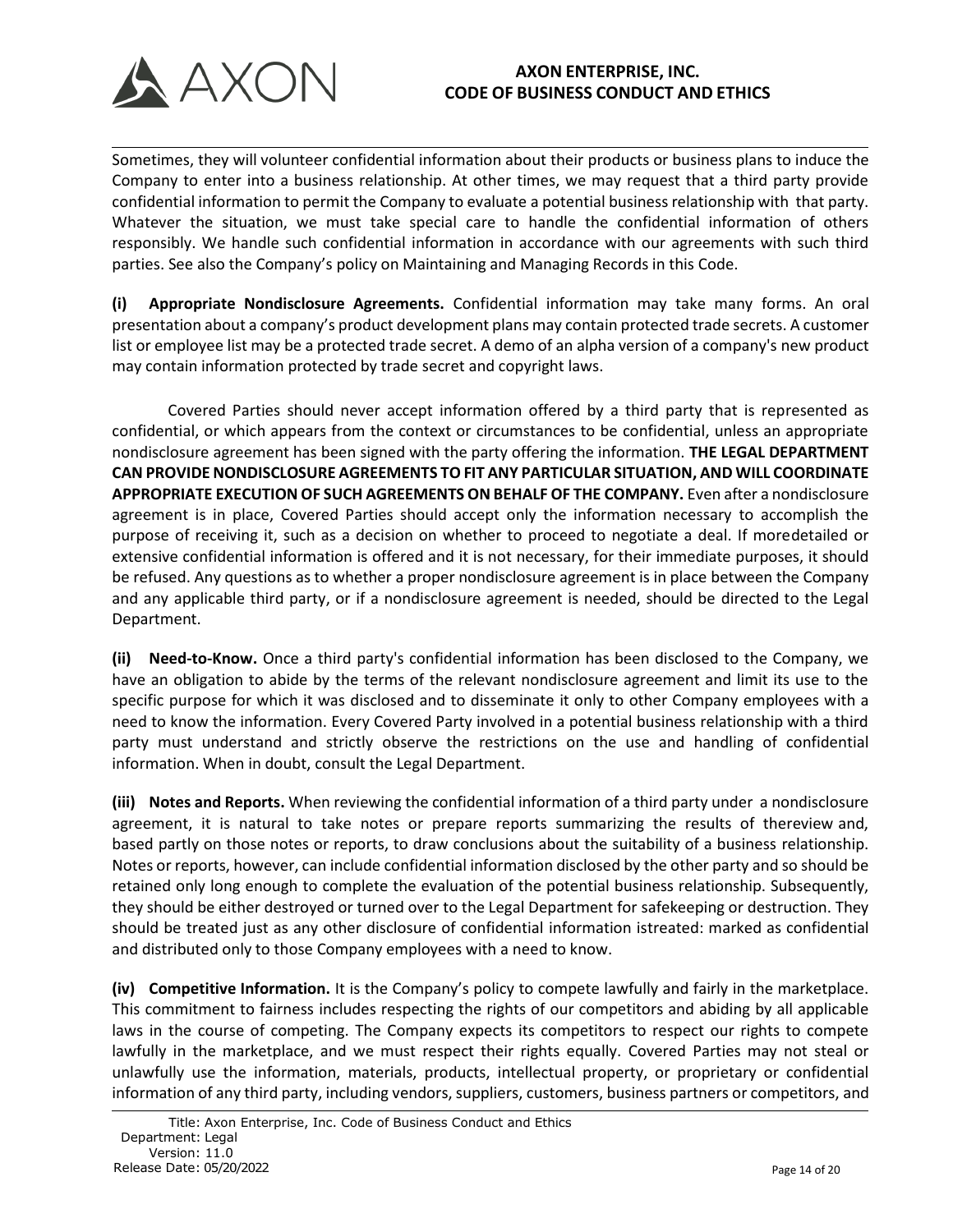

should never attempt to obtain a competitor's confidential information by improper means. While the Company may from time to time employ former employees of competitors, we recognize and respect the obligations of those employees not to use or disclose the confidential information and trade secrets of their former employers. If you are offered an opportunity to obtain a competitor's confidential information or trade secrets in circumstances that you believe may be improper, consult the Legal Department for advice; and do not proceed with obtaining such information until you have been advised that doing so would not be improper.

## **E. Selecting Suppliers**

The Company's suppliers make significant contributions to our success. To create an environment where our suppliers have an incentive to work with the Company, they must be confident that they will be treated lawfully and in an ethical manner. The Company's policy is to purchase supplies based on need, quality, service, price and terms and conditions. The Company's policy is to select significant suppliers or enter into significant supplier agreements though a competitive bid process where possible. Under no circumstances should any Covered Party attempt to coerce suppliers in any way. The confidential information of a supplier is entitled to the same protection as that of any other third party and must not be received before an appropriate nondisclosure agreement has been signed. In some cases where the products or services have been designed, fabricated, or developed to our specifications, the agreement between the parties may contain restrictions on sales.

## **F. Government Relations**

It is the Company's policy to comply fully with all applicable laws and regulations governing contact and dealings with government employees and public officials, and to adhere to high ethical, moral and legal standards of business conduct. This policy includes strict compliance with all local, state, federal, foreign and other applicable laws, rules and regulations. If Covered Parties have any questions concerning government relations they should contact the Company's Legal Department.

## **G. Lobbying**

Employees, agents, or contractors whose work requires lobbying communication with any member or employee of a legislative body or with any government official or employee in the formulation oflegislation must have prior approval of such activity from the Company's Chief Executive Officer or President. Activity covered by this policy includes meetings with legislators or members of their staffs orwith senior executive branch officials. Preparation, research, and other background activities that are donein support of lobbying communication are also covered by this policy even if the communication ultimatelyis not made.

## **H. Government Contracts**

It is the Company's policy to comply fully with all applicable laws and regulations that apply to government contracting. It is also necessary to strictly adhere to all terms and conditions of any contract with local, state, federal, foreign or other applicable governments. The Company's Legal Department must review and approve all contracts with any government entity.

**(i)** Billing and Pricing. We will be clear and accurate in every aspect of our billing and pricing. Our prices reflect the cost to design and produce our products, our level of effort, market conditions, and other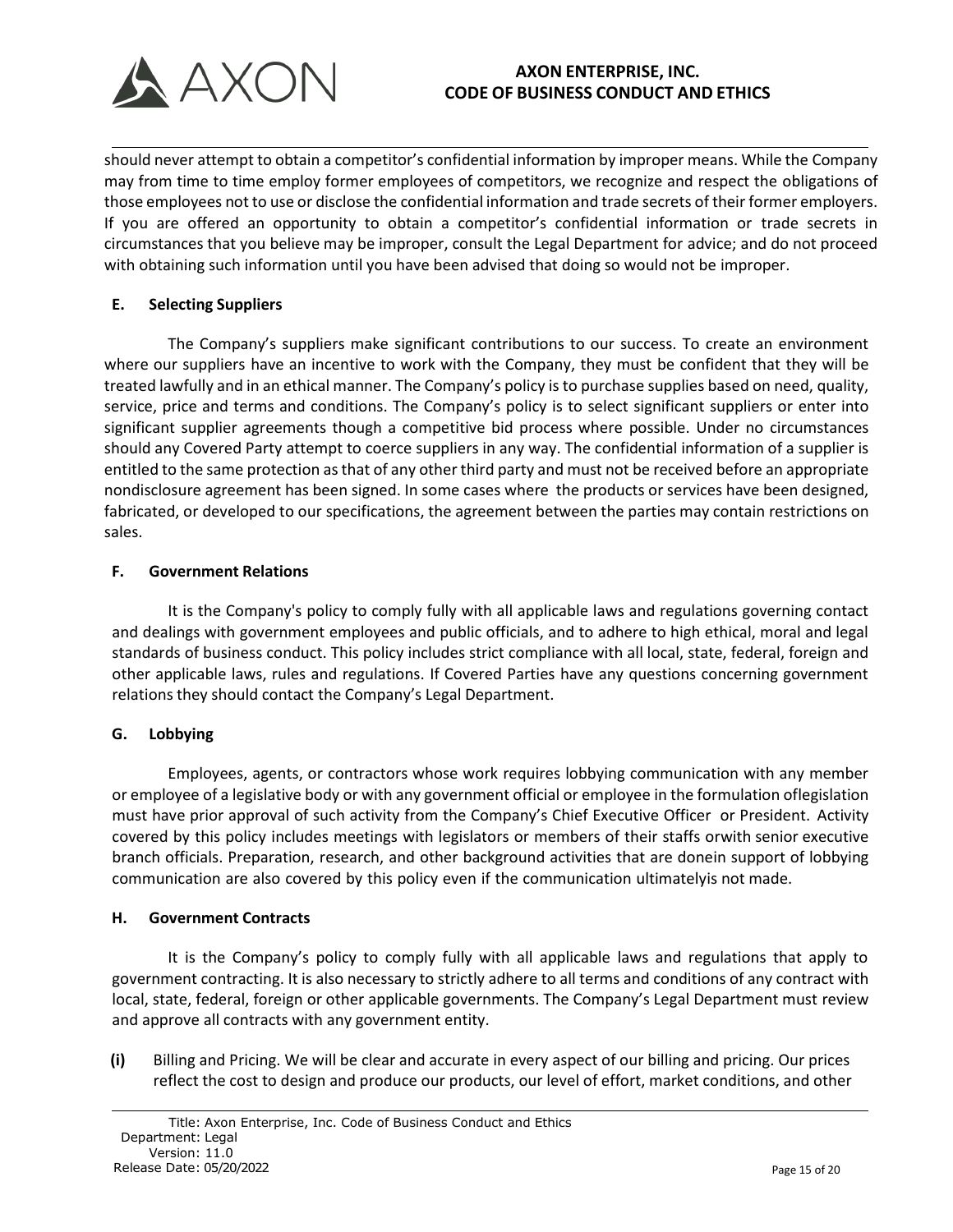

relevant factors. Invoices must be clear and understandable. Overpayments will be returned promptly upon discovery. Bills to customers must be timely, accurate, and honest. It is unlawful to present a false or fraudulent claim to any government customer. We must never improperly shift costs between contracts or projects. Axon must independently develop its pricing on all bids and proposals for U.S. Government contracts and subcontracts without any consultation, communication, or agreement with any other competing offeror, and the Company shall not disclose its prices to any other competitor before bid ope8ning or contract award.

- **(iii)** Bribes and Kickbacks. We do not engage in bribery or kickbacks. A bribe or kickback is the giving or accepting of money, fees, commissions, credits, gifts, favors, or anything of value that is either directly or indirectly provided in return for favorable treatment. You must never offer, give, ask for, or receive any form of bribe or kickback.
- **(iv)** Classified Information. All U.S. national security classified information must be handled and safeguarded in strict compliance with U.S. Government-mandated procedures. We have a continuing obligation to protect any classified information we have. We will not seek access to information for which we do not have proper clearance and the need to know. It is your responsibility to follow all company and government procedures for handling classified information.
- **(v)** Drug-Free Workplace. We strive to maintain a workplace that is free from the effects of drug abuse. We do not tolerate any use of illegal drugs or abuse of controlled substances while employees are engaged in Axon's business, or while working at a company location.
- **(vi)** False Claims and False Statements. Knowingly making a false claim or false statement to any level of government is a violation of law and can subject both the Company and individual employees to civil and criminal sanctions including fines, suspension, debarment and prison sentences. It is the responsibility of each employee to ensure that all claims and statements submitted to the government are truthful and not misleading.
- **(vii)** Hiring U.S. Government and Former U.S. Government Employees. Special concerns apply to hiring or retaining a U.S. Government or former U.S. Government employee as an employee or consultant of the Company. In addition, there are special constraints regarding any communication concerning possible employment of government employees who are designated as United States federal "procurement officials." Similar restrictions may apply in many other countries or jurisdictions where Axon does business. Company employees shall not conduct any discussions regarding, or make any offer of, future employment to any current or former government employee without first clearing such action with the company's Legal Department.
- **(viii)** Truth-In-Negotiations. The Company will comply fully with the federal Truthful Cost or Pricing Data Act, sometimes call "TINA," in the conduct of covered U.S. Government business. TINA requires disclosure of cost or pricing data and a certification that such data are accurate, complete, and current. Employees involved in negotiating U.S. Government contracts and subcontracts must ensure that all cost and pricing data, communications, and representations of fact are accurate, complete, current and truthful.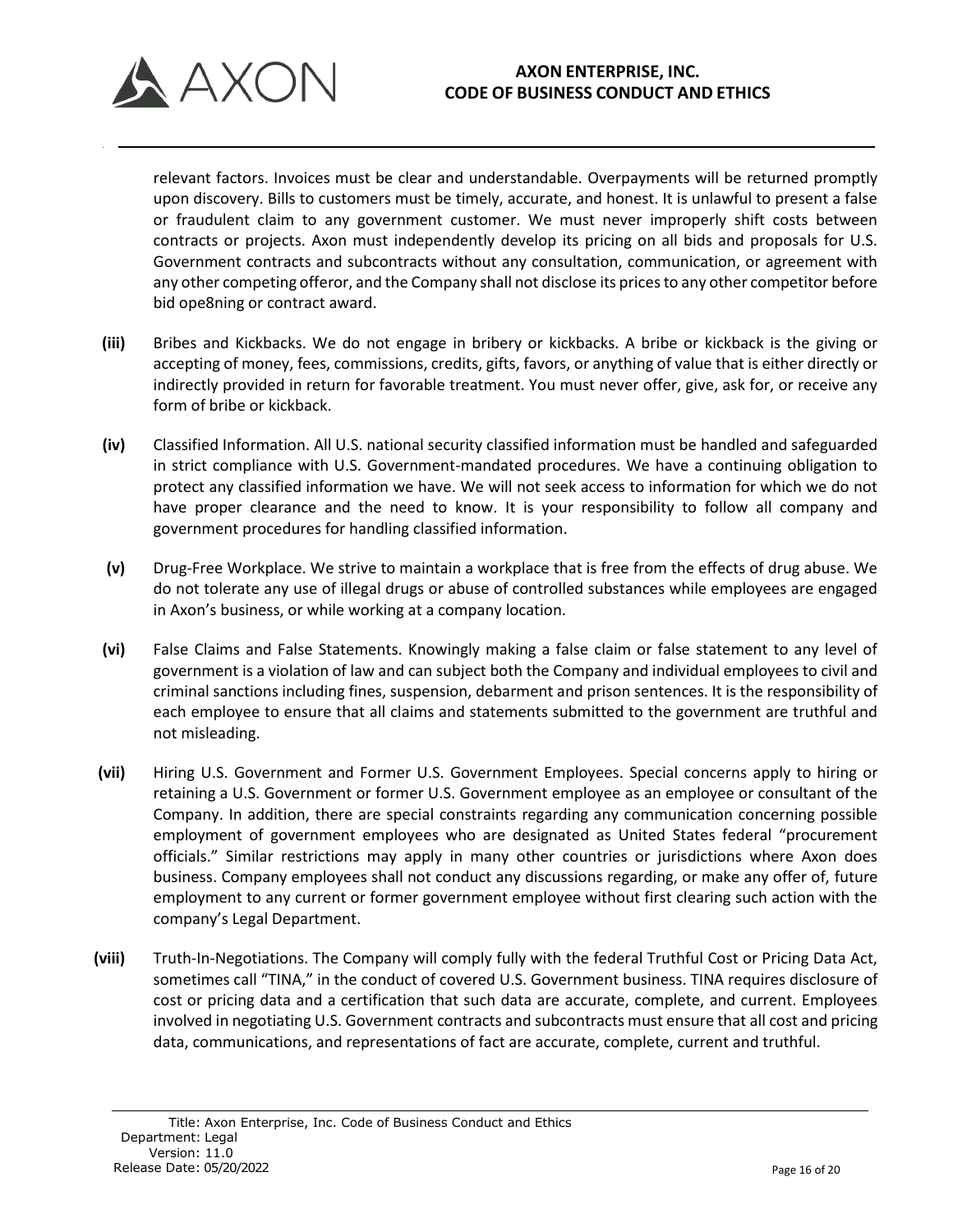

**(ix)** U.S. Government Furnished Property. U.S. Government-furnished property shall be used, maintained, accounted for and disposed of in accordance with the applicable federal contract requirements and U.S. government regulations.

## **I. Free and Fair Competition**

Most countries have well-developed bodies of law designed to encourage and protect free and fair competition. The Company is committed to obeying both the letter and spirit of these laws. The consequences of not doing so can be severe for all of us.

These laws often regulate the Company's relationships with its distributors, resellers, dealers, and customers. Competition laws generally address the following areas: pricing practices (including price discrimination), discounting, terms of sale, credit terms, promotional allowances, secret rebates, exclusive dealerships or distributorships, product bundling, restrictions on carrying competing products, termination, and many other practices

Competition laws also govern, usually quite strictly, relationships between the Company and its competitors. As a general rule, contacts with competitors should be limited and should always avoid subjects such as prices or other terms and conditions of sale, customers, and suppliers. Covered Parties may not knowingly make false or misleading statements regarding its competitors or the products of its competitors, customers or suppliers. Participating with competitors in a trade association or in a standards creation body is acceptable when the association has been properly established, has a legitimate purpose, and has limited its activities to that purpose.

No Covered Party shall at any time or under any circumstances enter into an agreement or understanding, written or oral, express or implied, with any competitor concerning prices, discounts, other terms or conditions of sale, profits or profit margins, costs, allocation of product or geographic markets, allocation of customers, limitations on production, boycotts of customers or suppliers, or bids or the intent to bid or even discuss or exchange information on these subjects. In some cases, legitimate joint ventures with competitors may permit exceptions to these rules as may bona fide purchases from or sales to competitors on non-competitive products, but the Company's Legal Department must review all such proposed ventures in advance. These prohibitions are absolute and strict observance is required. Collusion among competitors is illegal, and the consequences of a violation are severe.

Although the spirit of these laws, known as "antitrust," "competition," or "consumer protection" or unfair competition laws, is straightforward, their application to particular situations can be quite complex. To ensure that the Company complies fully with these laws, each of us should have a basic knowledge of them and should involve our Legal Department early on when questionable situations arise.

#### **J. Industrial Espionage**

It is the Company's policy to lawfully compete in the marketplace. This commitment to fairness includes respecting the rights of our competitors and abiding by all applicable laws in the course of competing. The purpose of this policy is to maintain the Company's reputation as a lawful competitor and tohelp ensure the integrity of the competitive marketplace. The Company expects its competitors to respect our rights to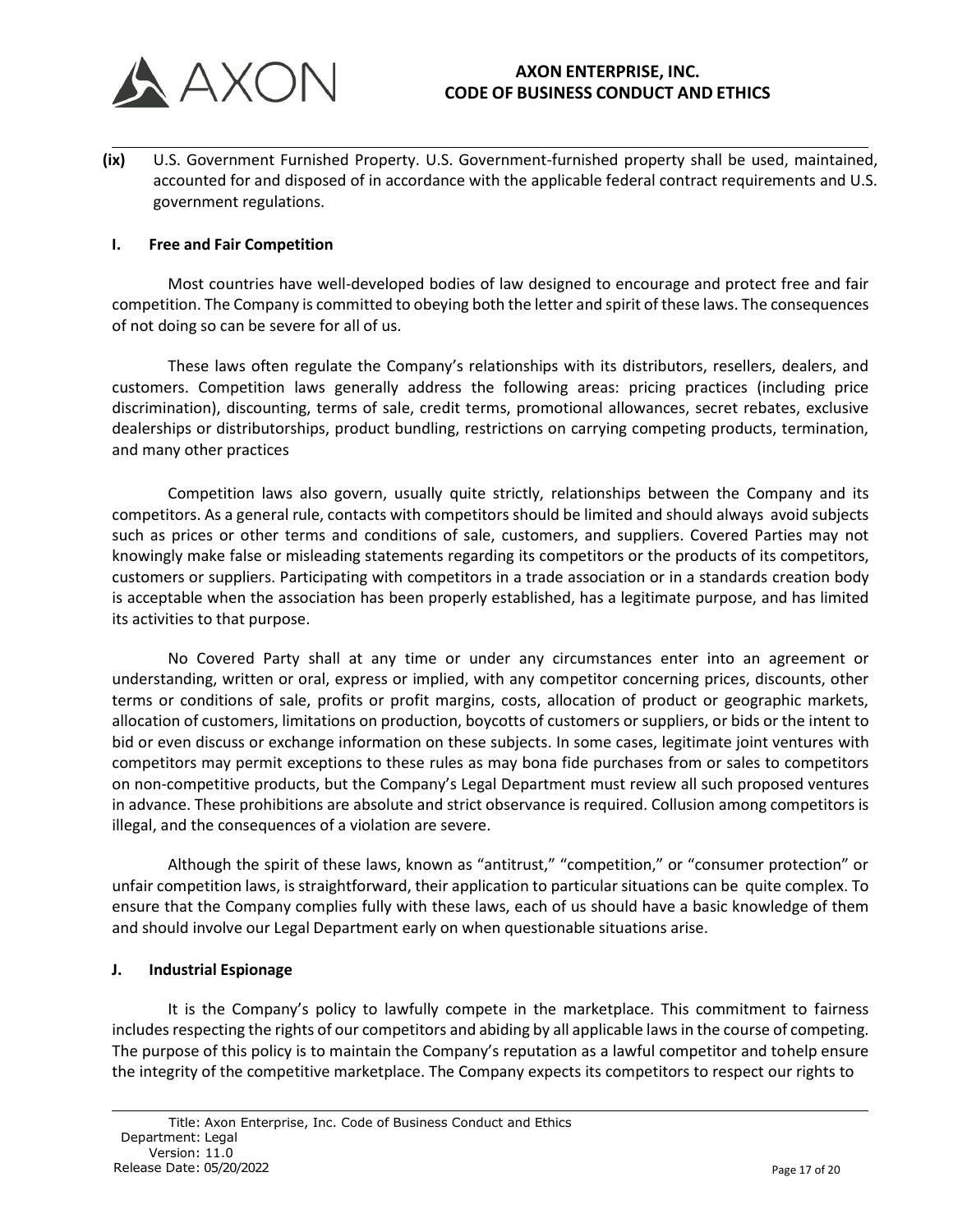

compete lawfully in the marketplace, and we must respect their rights equally. Covered Parties may not steal or unlawfully use the information, material, products, intellectual property, or proprietary or confidential information of anyone including suppliers, customers, business partners, or competitors. In addition, Company employees shall not disclose Company records, technology, documents, processes, product or manufacturing information, sales or customer information, forecasts, or any confidential information to any third party without the prior consent of the Company's CEO.

## **K. Prohibiting Trafficking in Persons**

Axon has a zero tolerance policy prohibiting trafficking in persons, including any trafficking-related activities. No employee, subcontractor, vendor or supplier shall be involved in the following activities: trafficking in persons, soliciting or obtaining prostitution or any commercial sex act or using debt bondage, slave forced or child labor. Axon will take appropriate action, up to and including termination, if any employee is found to have engaged in such behavior.

The Company also expects it's vendors and suppliers to operate in a lawful and ethical manner. Our commitment to human rights is core to our values. It is fundamentally about treating people with dignity and respect – our employees and contractors, workers in our supply chain, communities where we live and work and others affected by our activities and business relationships. We believe respect for human rights starts with our everyday actions. Through appropriate vendor and supplier due diligence, contractual arrangements and procurement principles, the Company makes our vendors and suppliers aware of, and expects their compliance with, Axon's human rights commitments, including our prohibition on trafficking in persons and any related behavior. If any vendor or supplier is found to have engaged in such behavior, Axon will take appropriate action, up to and including the termination of the business relationship.

## **V. WAIVERS**

Any waiver of any provision of this Code for a member of the Company's Board of Directors or an executive officer must be approved in writing by the Company's Board of Directors and promptly disclosed as legally required. Any waiver of any provision of this Code with respect any other Covered Party must be approved in writing by the Company's Legal Department.

## **VI. DISCIPLINARY ACTIONS**

The matters covered in this Code are of the utmost importance to the Company, its stockholders, and its business partners, and are essential to the Company's ability to conduct its business in accordance with its stated values. We expect all of our employees, agents, contractors, and consultants to adhere to these rules in carrying out their duties for the Company. The Company will take appropriate action against any employee, agent, contractor, or consultant whose actions are found to violate these policies or any other policies of the Company. Disciplinary actions may include immediate termination of employment or business relationship at the Company's sole discretion. Where the Company has suffered a loss, it may pursue its remedies against the individuals or entities responsible. Where laws have been violated, the Company will cooperate fully with the appropriate authorities.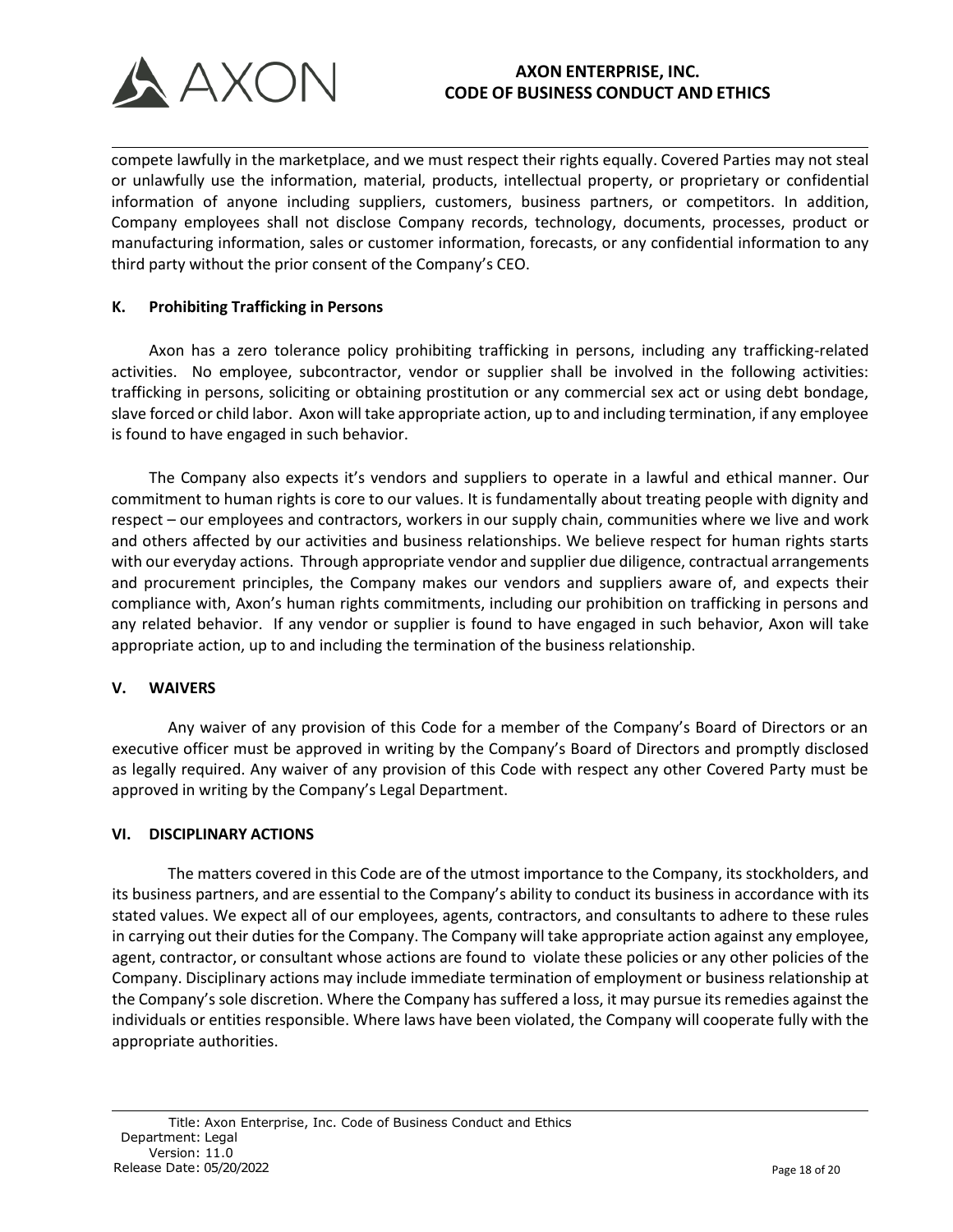

#### **VII. ADDITIONAL, GENERAL PROVISIONS**

### **A. This Code of Business Conduct may be amended, modified or waived from time to time.**

This Code of Business Conduct and Ethics may be amended or modified only by the Board of Directors or a designated Board committee. Waivers may be made only in accordance with the procedures adopted by the Board or a designated Board committee. Waivers will be granted on a case- by-case basis and only in extraordinary circumstances. All amendments, modifications or waivers shall be disclosed as required by the applicable rules of NASDAQ or applicable securities laws. For the avoidance of doubt, a Covered Party's continued employment at the Company shall be construed as acceptance of any and all changes, revisions or revocations to policies in or referenced in this Code of Business Conduct and Ethics.

## **B. Seeking Guidance, Reporting violations of the Code of BusinessConduct and Our Prohibition on Retaliation.**

Each Covered Party should be alert and sensitive to situations that could result in actions that might violate federal, state or local laws or the standards of conduct set forth in this Code of Business Conduct and Ethics. If any Covered Party believes that his or her conduct or that of a fellow director, officer or employee may have violated any such laws or this Code of Business Conduct and Ethics, such individual has an obligation to report the matter.

If any Covered Party desires to seek guidance or report concerns about ethical conduct or a suspected violation of this Code of Business Conduct, he or she may reach out to his or her supervisor, another member of management, People Operations, the Legal Department or make a report to Axon's Ethics Hotline at 1-844-428-6530 or [www.axon.ethicspoint.com.](http://www.axon.ethicspoint.com/) Reports to the Ethics Hotline can be made anonymously. All reports received will be investigated.

It is a violation of federal law to retaliate against anyone who makes such a report and the Company prohibits retaliation of any kind against individuals who have made reports or complaints of violations of this Code of Business Conduct and Ethics or other known or reasonably believed illegal or unethical conduct. Retaliatory conduct includes discharge, demotion, suspension, threats, harassment, and any other manner of discrimination in the terms and conditions of employment because of any lawful act a director, officer or employee may have performed. Any reprisal or retaliation against a director, officer or employee because such individual sought help or filed a report which he or she reasonably believed related to a possible violation will be subject to disciplinary action, including potential termination of employment.

## C. A Covered Party will be subject to disciplinary action if he or she violates this Code of Business **Conduct.**

The Board of Directors shall determine, or designate appropriate persons to determine,

appropriate actions to be taken in the event of a violation of this Code. Such action shall be reasonably designed to deter wrongdoing and to permit accountability for the adherence to this Code. Disciplinary actions for violations of this Code can include oral or written reprimands, suspension or termination